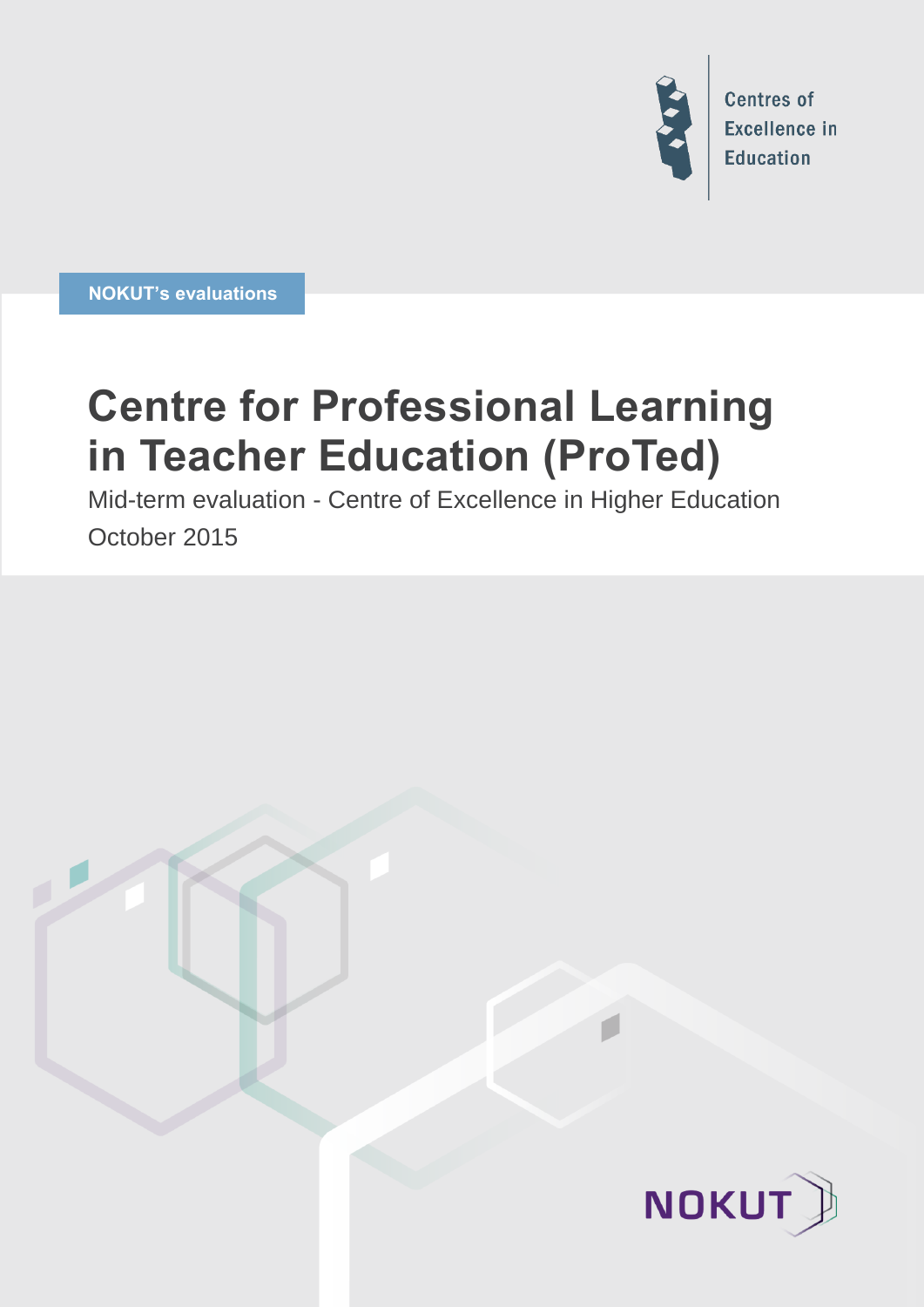NOKUT is tasked with safeguarding and promoting quality in higher education and tertiary vocational education to ensure that society has confidence in the good quality of the education provided by educational institutions. NOKUT does this in part by supervising and stimulating the development of quality in education at Norwegian institutions, and through analyses and research conducted in order to increase knowledge about factors that influence quality in education.

NOKUT's work to stimulate the development of quality in education is multi-faceted. One important measure is the management of the Centre for Excellence in Education scheme (SFU). The overarching aim of the SFU scheme is to contribute to the development of excellent quality in higher education and to highlight the fact that education and research are equally important activities for higher education institutions. It is a parallel to Centres of Excellence in Research and other top centre arrangements in the area of research.

| <b>Host Institution:</b>      | University of Oslo                                                                                                                                                                                                                                                          |
|-------------------------------|-----------------------------------------------------------------------------------------------------------------------------------------------------------------------------------------------------------------------------------------------------------------------------|
| <b>Consortium Partner:</b>    | UiT – The Arctic University of Norway                                                                                                                                                                                                                                       |
| <b>Name of Centre:</b>        | Centre for Professional Learning in Teacher Education (ProTed)                                                                                                                                                                                                              |
| <b>Status as SFU granted:</b> | 2012-2016                                                                                                                                                                                                                                                                   |
| <b>Expert Committee:</b>      | Professor Duncan Lawson, Newman University (Chair)<br>Professor Elaine Munthe, University of Stavanger<br>Senior Research Associate Don Westerheijden, University of Twente<br>Professor Jeppe Bundsgaard, Aarhus University<br>Student Espen Tangnes, University of Bergen |
| <b>Case Officers:</b>         | Adviser Ingvild Andersen Helseth and Senior Adviser Astrid Børsheim,<br><b>NOKUT</b>                                                                                                                                                                                        |

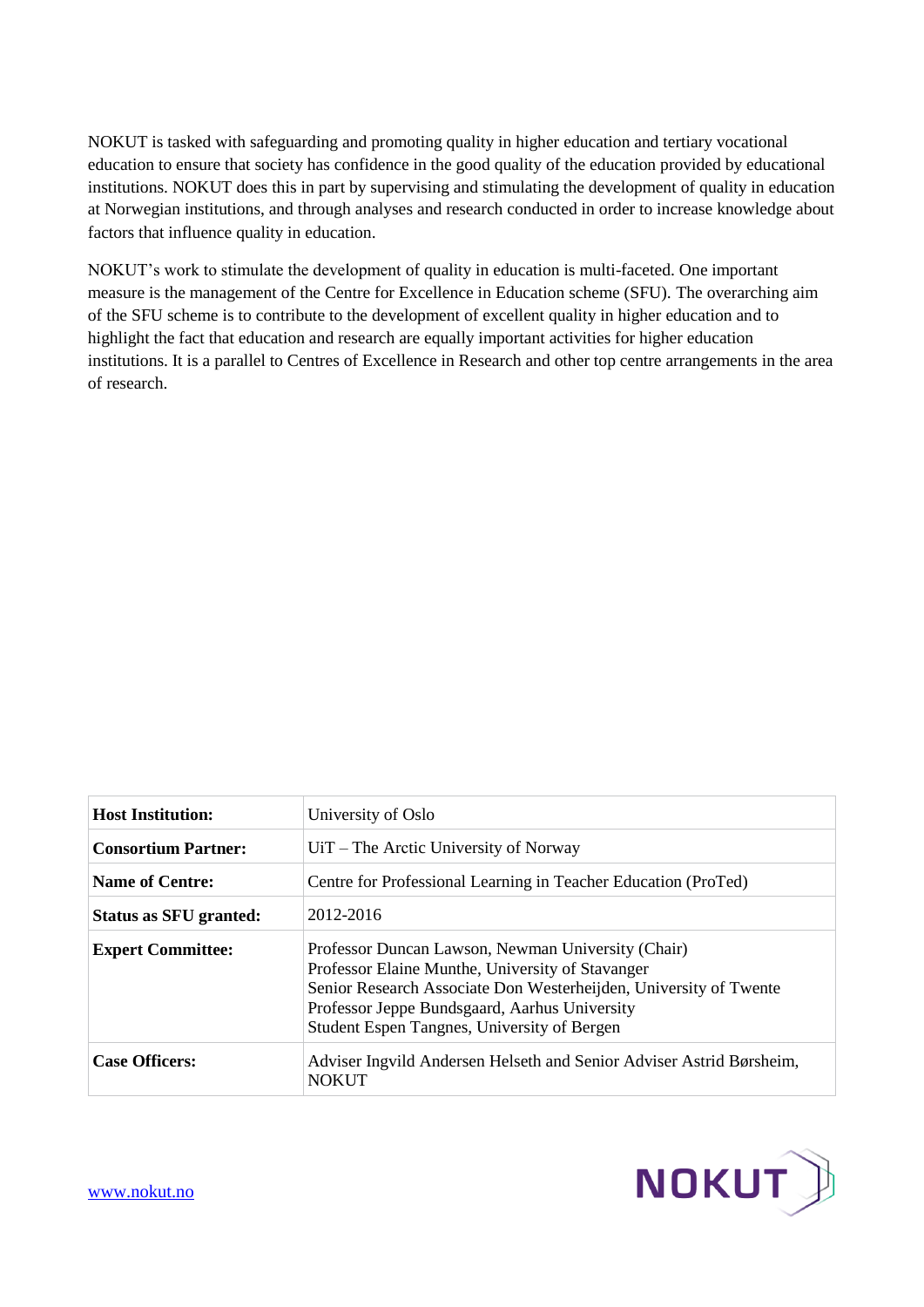## **Foreword**

This report marks a key milestone in the history of the Norwegian Centre for Excellence in Education scheme (SFU), as it is the first mid-term evaluation of an SFU. In 2011, ProTed (Centre for Professional Learning in Teacher Education) gained the status as a pilot SFU for the period 2012 to 2016, with a possibility of extension to another five-year period after a mid-term evaluation.

January this year, NOKUT appointed an expert panel to conduct the mid-term evaluation of ProTed. The committee chaired by Pro-Vice Chancellor and Professor Duncan Lawson has done a thorough and professional evaluation of the first SFU, and we thank the members of the expert panel for their great work.

In addition, we would like to extend our gratitude to ProTed for the extensive work the centre has done in order to provide the necessary documentation and interviews for this evaluation.

The expert panel's evaluation (found in chapter 3 in this report) forms the basis of the decision of the NOKUT board on whether to extend ProTed's SFU status for another five years or not.

29 October 2015, the NOKUT's board made its decision. Their decision is that ProTed's SFU status is prolonged (see also Chapter 4).

This entails that ProTed's SFU status is extended until 2021. An agreement between NOKUT and ProTed for the second SFU period will be signed. We ask ProTed to take the advice given by the expert panel into serious consideration.

Terje Mørland

NOKUT Director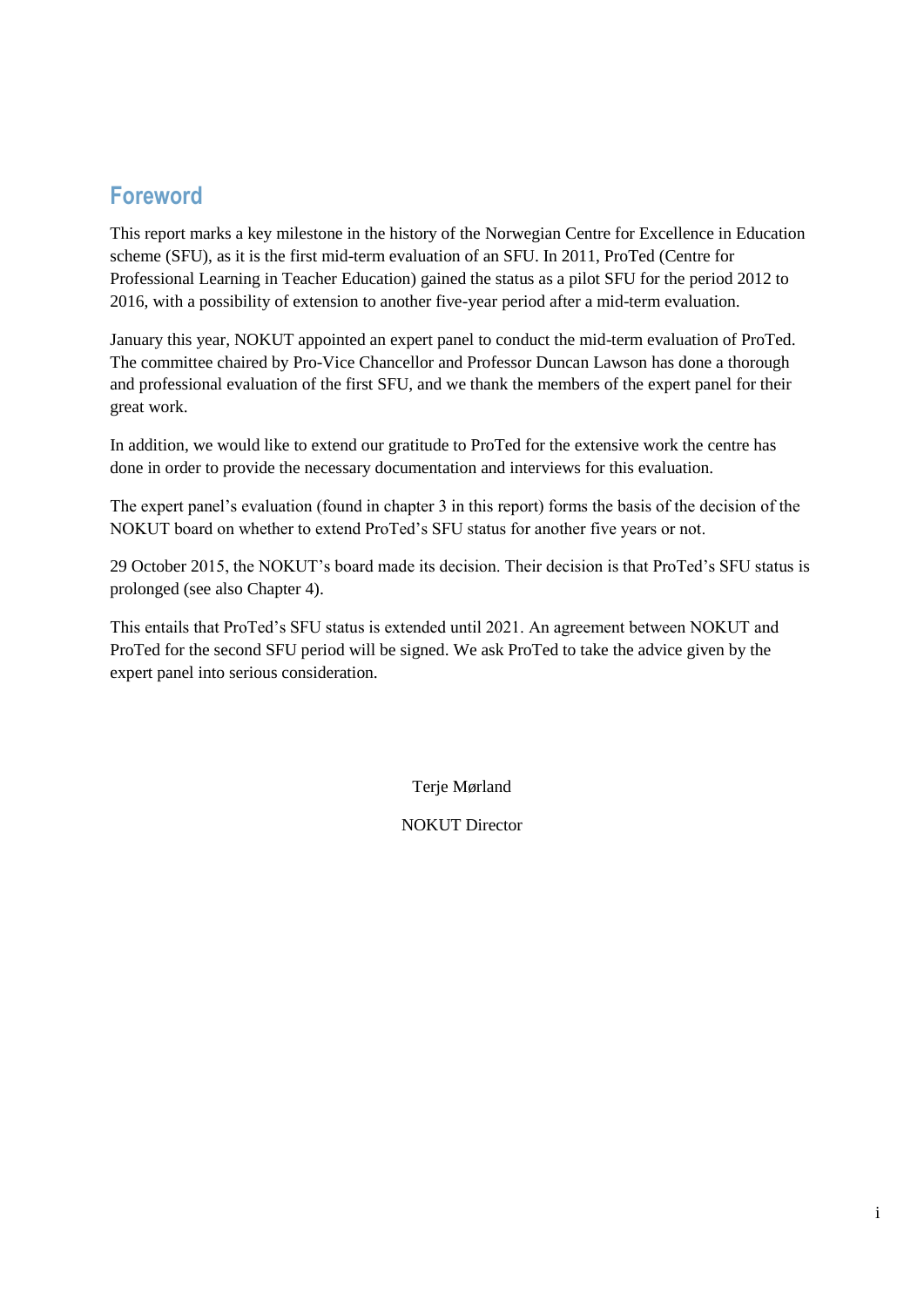### **Summary**

NOKUT appointed an Expert Committee to carry out the mid-term evaluation of ProTed, the first SFU. The Expert Committee was charged with making a recommendation to NOKUT as to whether or not ProTed's SFU status should be extended for a further five years, following the completion of their first five years as an SFU. The final decision on this question is to be taken by the NOKUT Board.

The Expert Committee was comprised of Norwegian and international colleagues, and included student representation. NOKUT asked the Expert Committee to review ProTed against four criteria: progress towards the goals of the SFU scheme; progress towards the goals ProTed set itself in its original application to become an SFU; the impact of ProTed as an SFU; and the sustainability of ProTed's activities.

The Expert Committee scrutinised documentation from ProTed, including annual reports from its time as an SFU and a self-evaluation document. In addition, the Expert Committee carried out a week-long site visit, which involved going to both host universities. During the site visit, a series of interviews took place with the leadership of both universities, the ProTed leadership, ProTed staff, student representatives, students, representatives of University Schools and other external colleagues including the Knowledge Centre for Education and The Norwegian Centre for ICT in Education.

After thorough consideration of all the evidence it had available, the Expert Committee concluded that, in many areas, ProTed has made significant advances from the point at which it was awarded SFU status. This is seen most clearly in its development of the University School concept, which the Expert Committee regard as, currently, 'the jewel in ProTed's crown'. ProTed has also made major progress in the curriculum design and practice of research-informed integration in teacher education (with University Schools playing a crucial role in this).

ProTed has had a major impact in the two host institutions and is making a growing contribution nationally. Colleagues from ProTed have undertaken extensive dissemination activity to a wide range of audiences, including Government and policy makers as well as fellow academics.

The Expert Committee unanimously and unreservedly recommends to the NOKUT Board that ProTed's status as an SFU be extended for a further five years.

If the NOKUT Board accepts this recommendation, the Expert Committee recommends that ProTed develop a new strategic plan to encompass the remaining six years as an SFU, with a focus on dissemination for action and establishing a legacy 'post-SFU' beginning immediately.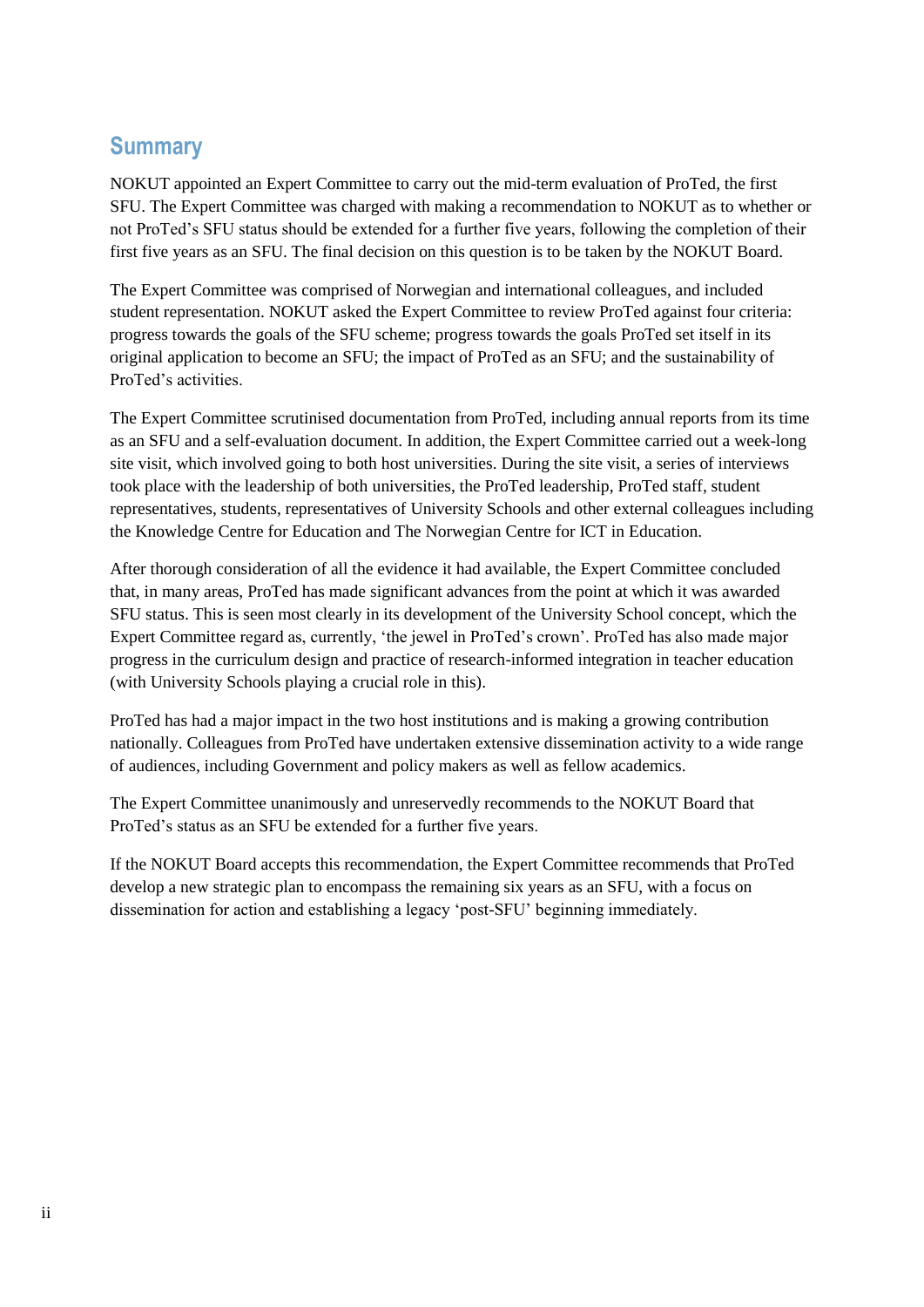# **Contents**

| $\mathbf{1}$   |     |                                                                    |  |  |
|----------------|-----|--------------------------------------------------------------------|--|--|
|                | 1.1 |                                                                    |  |  |
|                | 1.2 |                                                                    |  |  |
|                | 1.3 |                                                                    |  |  |
|                | 1.4 |                                                                    |  |  |
| $\overline{2}$ |     |                                                                    |  |  |
|                | 2.1 |                                                                    |  |  |
|                | 2.2 |                                                                    |  |  |
| $\mathbf{3}$   |     | Evaluation of ProTed as a Centre of Excellence in Higher Education |  |  |
|                | 3.1 |                                                                    |  |  |
|                | 3.2 |                                                                    |  |  |
|                | 3.3 |                                                                    |  |  |
|                | 3.4 |                                                                    |  |  |
|                | 3.5 |                                                                    |  |  |
|                | 3.6 |                                                                    |  |  |
| 4              |     |                                                                    |  |  |
|                |     |                                                                    |  |  |
|                |     |                                                                    |  |  |
|                |     |                                                                    |  |  |
|                |     |                                                                    |  |  |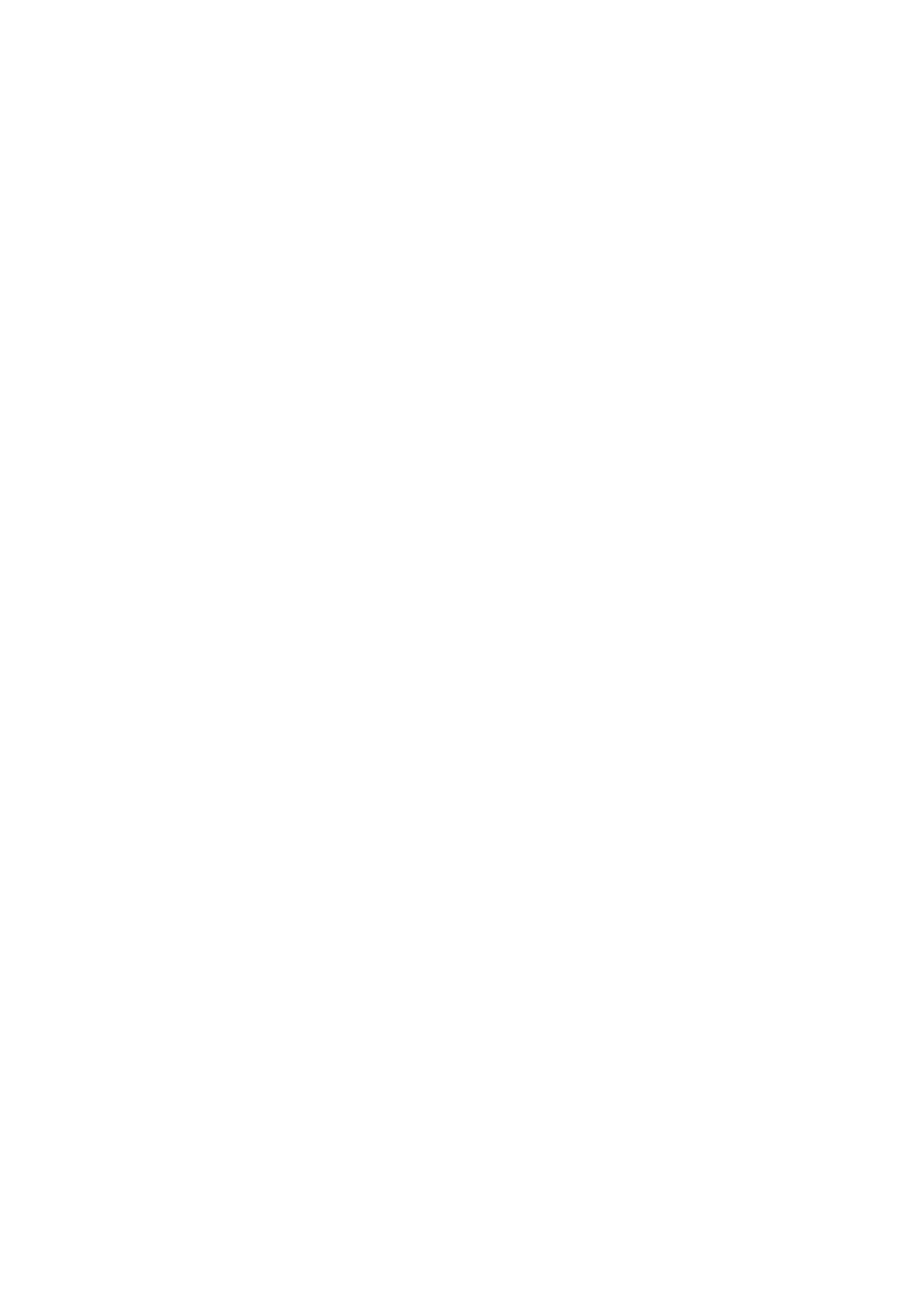# <span id="page-6-0"></span>**1 Introduction**

### <span id="page-6-1"></span>*1.1 This Report*

This report is the mid-term evaluation of the first Norwegian Centre of Excellence in Higher Education (SFU), ProTed at the University of Oslo and UiT - The Arctic University of Norway.

The report's introduction (Chapter 1) describes the structure of the report, the SFU scheme, and gives an introduction to Norwegian teacher education and ProTed.

In Chapter 2, we describe the composition of the Expert Committee and how the evaluation was conducted.

The main part of the report (Chapter 3) starts with the Expert Committee's discussion and interpretation of the mandate and the criteria, and is followed by the evaluation of ProTed's success as a SFU after three and a half years.

The NOKUT Board makes the final decision on prolongation of SFU status. The Expert Committee's evaluation in Chapter 3 forms the basis for the board's decision. NOKUT's decision is found in Chapter 4.

The report is written partly by the secretariat and partly by the Committee. NOKUT has written the background for the evaluation and the evaluation process, while the Committee is responsible for the evaluation chapter.

### <span id="page-6-2"></span>*1.2 The SFU Scheme*

The Ministry of Education and Research established "Centres of Excellence in Higher Education" (SFU) in 2010 as a prestige arrangement for educational activities in higher education. The SFU scheme, which NOKUT manages, implies a concentrated, focused and long-term commitment to stimulate the development of teaching and learning methods at the bachelor and master's level.

The overarching goal of the SFU scheme is to contribute to the development of excellent quality in higher education, and to highlight the fact that education and research are equally important activities for higher education institutions. It is a central goal to stimulate excellent research and development informed education.

The White Paper 2008: 3 'A Holistic View – A New Structure for Higher Education', first proposed the SFU scheme. The government asked the Norwegian Association of Higher Education Institutions to investigate the proposal further, and a committee chaired by Professor Kirsten Lykke (UiO) developed the framework for the SFU scheme in 2008 to 2009. The Government gave NOKUT the task of administering it.

During a pilot phase in 2010-2012, criteria and guidelines were developed, and the government mandated that NOKUT should select a pilot centre within teacher education. In the autumn of 2011 NOKUT selected ProTed as the first SFU, and by the summer of 2012 ProTed was up and running.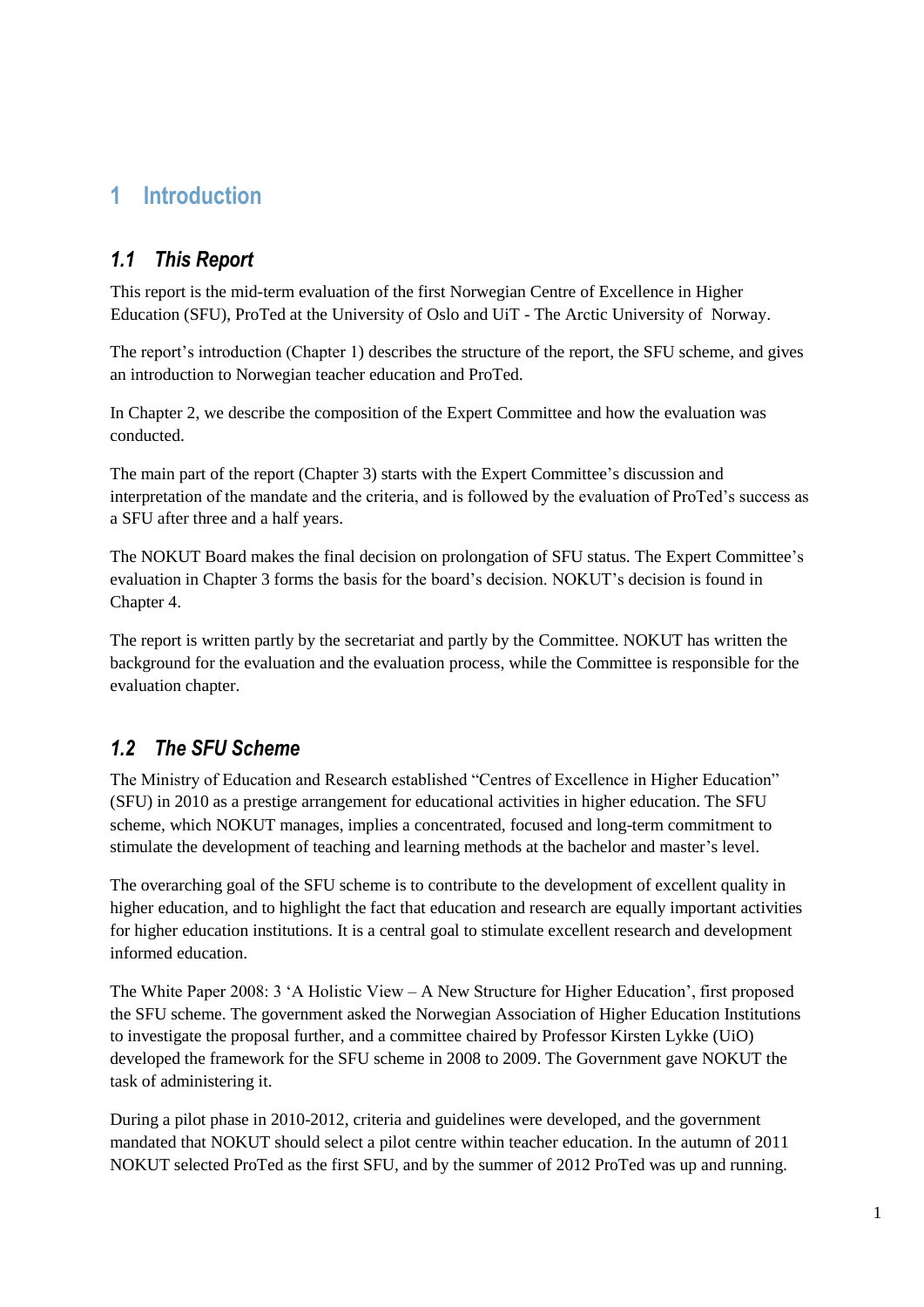In 2013, NOKUT announced an open competition for three additional SFUs. By the end of the year, NOKUT awarded three new centres with SFU status. Thus, by January 2014 there were four SFUs in total:

- bioCEED (Centre for Excellence in Biology Education)
- CEMPE (Centre of Excellence in Music Performance Education)
- MatRIC (Centre for Research, Innovation and Coordination of Mathematics Teaching)
- ProTed (Centre for Professional Learning in Teacher Education)

Status as a SFU is awarded for five years. Centre status can be renewed with five additional years, depending on the results of a mid-term evaluation. The criteria for the mid-term evaluation are in appendix 1.

More information about the SFU scheme, including the Standards and Guidelines for Centres and Criteria for the Assessment of Applications, can be found on [www.nokut.no.](http://www.nokut.no/)

### <span id="page-7-0"></span>*1.3 Norwegian Teacher Education*

In Norway, there are several different teacher education programmes that provide society with teachers who are qualified to teach specific subjects or specific grade levels. We will briefly introduce Norwegian teacher education here as a backdrop to the information and evaluation of ProTed as an SFU.

There are two types of general teacher education programmes that qualify candidates to teach at primary and lower secondary school; one programme for grades 1-7 and one for grades 5-10. Most programmes are four-year (240 ECTS). Students who complete three years of general teacher education can continue on to relevant master programmes, where they complete their fourth year of general teacher education as part of a two-year master programme in teaching. General teacher education was traditionally provided at university colleges.

UiT was the first institution to offer a five-year integrated general teacher education master programme (300 ECTS, for both grades 1-7 and 5-10, see below). The Government has decided that from 2017, all general teacher education programmes should be five-year master programmes.

To qualify as a teacher for the lower secondary and upper secondary level, there are several five-year integrated master programmes (called 'Lektor' programmes). Universities (as opposed to university colleges) traditionally organise these five-year programmes. In addition, many institutions offer a oneyear (60 ECTS) "Practical and didactic education programme" (called 'Praktisk-pedagogisk utdanning, PPU') where students build on their previous academic studies to qualify for teaching at the secondary level.

There are also special programmes for vocational teacher education.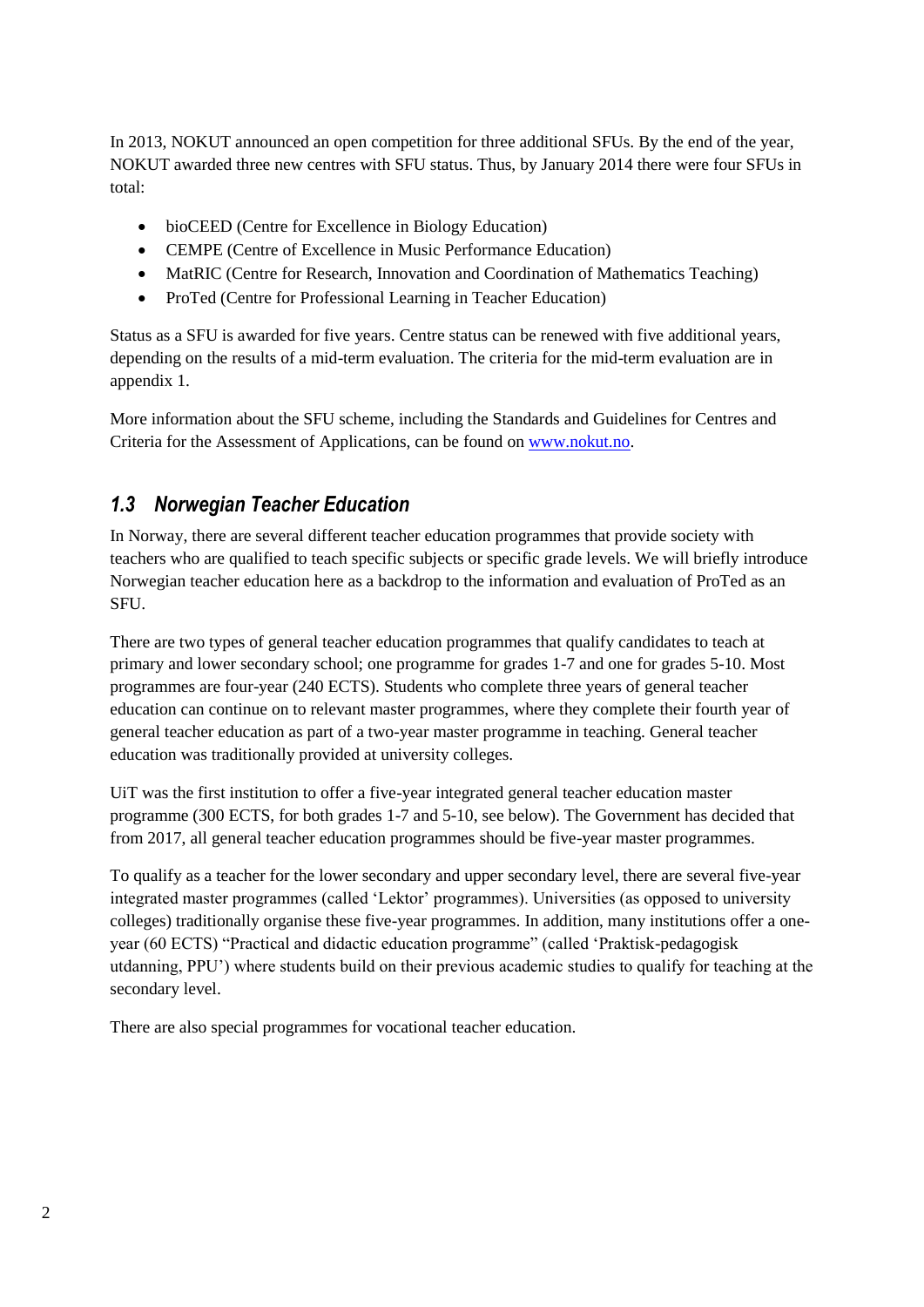### <span id="page-8-0"></span>*1.4 ProTed<sup>1</sup>*

ProTed is an abbreviation for 'Centre for Professional Learning in Teacher Education'. ProTed entails a teacher education collaboration between the University of Oslo (UiO) and UiT - The Arctic University of Norway (UiT), where the concept consists of developing a comprehensive researchbased teacher education in cooperation with partner schools.

The centre is organised as a consortium, with UiO as the host. ProTed collaborates closely with the established teacher education programmes at UiO and UiT, namely three integrated five-year master programmes:

- 'Teacher Education Programme 8-13' at UiO
- 'Teacher Education Programme 1-7' at UiT
- 'Teacher Education Programme 5-10' at UiT

According to the evaluation of ProTed in the final round of the initial application, ProTed is intended as a structuring space for systematic experimentation with comprehensive teacher education programmes that will integrate a strong research base, close cooperation with the employment market and education based on deep interaction between profession-oriented and academic elements. The plans included student participation in R&D-work with international partners, research groups and the applicants' University Schools.

The cooperating institutions want to utilise their strengths, namely UiT's close contact with the development processes in the employment market and UiO's very extensive research communities.

The centre's vision is to 'educate knowledgeable, confident, and internationally oriented professional teachers for a multicultural knowledge society'. The overarching goal is to 'develop a centre that develop and promotes research based, integrated teacher education for knowledge based practices at multiple learning areas'.

The centre's activities are organised in five work packages (WP1-5):

- WP1 Teaching Subjects: Promoting new practices in subject disciplines
- WP2 University Schools and Professional Practices: developing practice placements in collaboration with University Schools
- WP3 Digital Learning Environments: promoting integration through new teaching and learning methods mediated by technology
- WP4 Educational Leadership and Staff Competence Development: implementing integrated teacher education programs: Developing models and principles for academic/staff/organizational development
- WP5 Integrated Study Designs: Develop principles for integrative study designs and quality in teacher education.

The conclusion of the Expert Committee that assessed applications for SFU status in 2011 was:

*(…) the Committee's believes that the ambitious ProTed project is, by virtue of the centre's potential for dissemination, clearly more likely to strengthen the national quality* 

<sup>&</sup>lt;sup>1</sup> The information about ProTed provided here is based on the application, the self-evaluation and ProTed's website.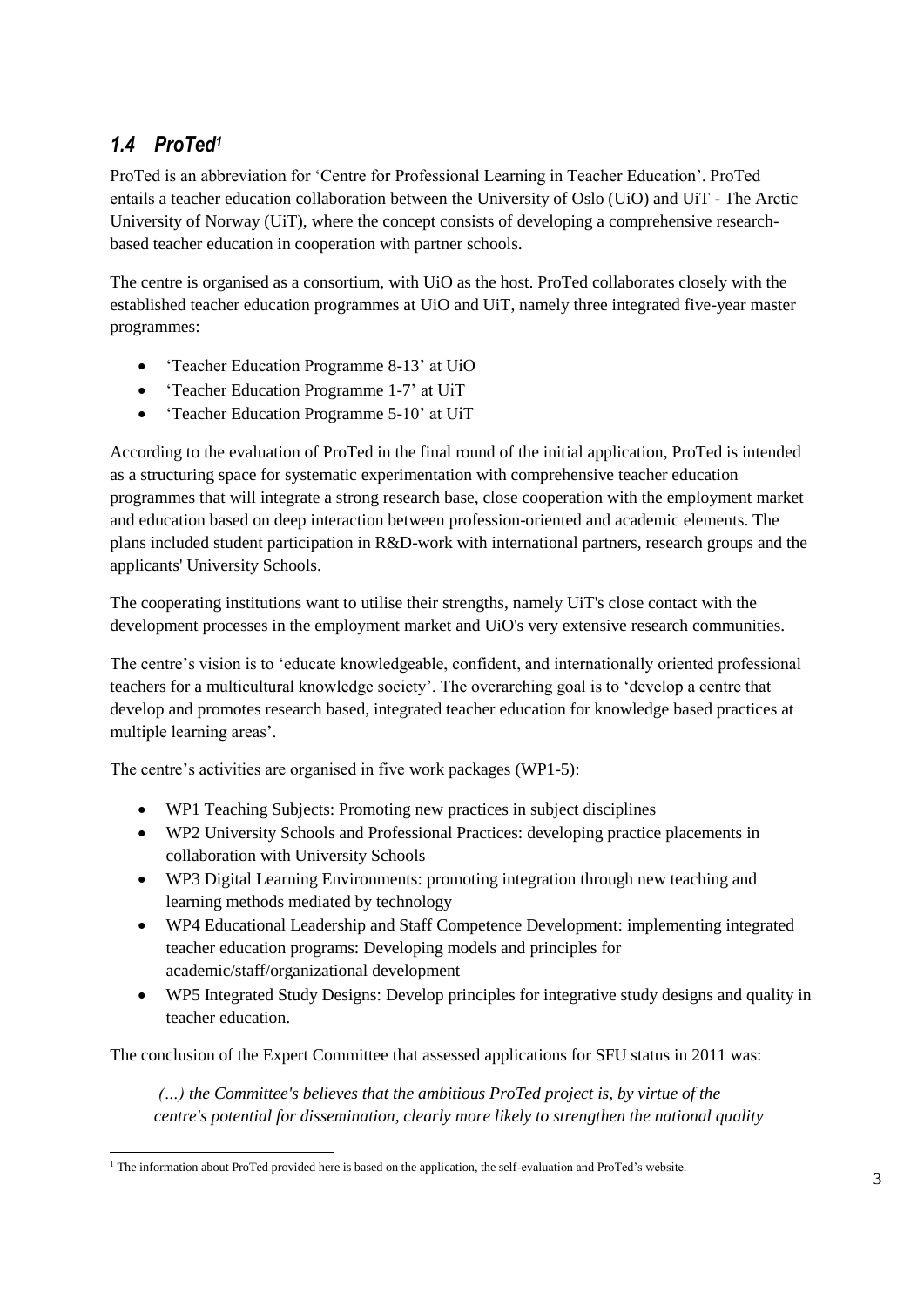*of teacher education. Among other things, this potential is based on the centre's strongly innovative nature and the complementary cooperation between the two universities, which addresses the most important challenges facing a profession-oriented and research-based teacher education.* 

The assessment in its entirety is available at [www.nokut.no.](http://www.nokut.no/)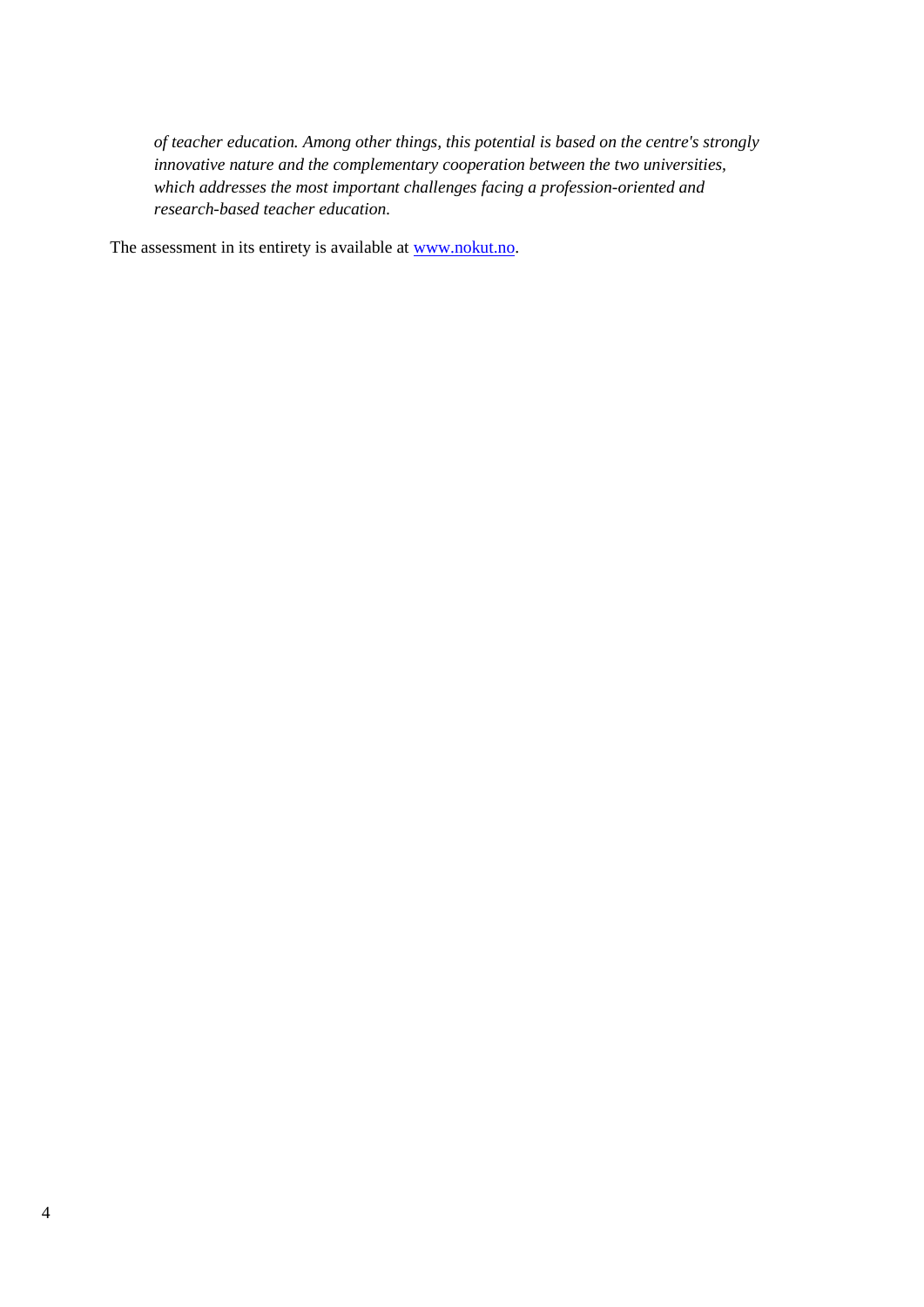# <span id="page-10-0"></span>**2 The Evaluation Process**

#### <span id="page-10-1"></span>*2.1 The Expert Committee*

An international Expert Committee, in accordance with the guidelines for the SFU scheme, conducted the mid-term evaluation of ProTed. Pro-Vice Chancellor and Professor Duncan Lawson, Newman University, chaired the Committee<sup>2</sup>. The other members of the Expert Committee is:

- Professor Jeppe Bundsgaard, Aarhus University
- Professor Elaine Munthe, University of Stavanger
- Student Espen Tangnes, University of Bergen
- Senior Researcher Don Westerheijden, CHEPS, University of Twente

Relevant qualifications of the members of the panel is available in appendix 2.

The Expert Committee received the following mandate in a letter from NOKUT 23 January 2015:

*"The Committee will evaluate the Centre's results in relation to the goals for the SFU scheme, the goals the Centre put forward in the application and the impact that the Centre has had. The Committee's written assessment should include a recommendation to NOKUT's board on whether the SFU status should be extended or not.*

*The evaluation will be based on the standards and guidelines for the SFU scheme, the Centre's application, the Centre's self-evaluation, other relevant information provided by NOKUT and a site-visit."*

The panel members signed a declaration of impartiality and had to refrain from participating in any public debate concerning this Centre of Excellence during the process, as the Committee's discussions and use of information during the process is confidential. However, this report is publicly available once the NOKUT Board has reached its decision regarding prolongation of ProTed's SFU status.

Secretariat for the Committee have been adviser Ingvild Andersen Helseth and senior adviser Astrid Børsheim, from NOKUT. In addition, Accreditation Officer Mai Sandby Hansen has accompanied NOKUT from The Danish Accreditation Institution.

### <span id="page-10-2"></span>*2.2 The Expert Committee's Work*

The method used in this evaluation process is a peer review of the centre's performance during the first three and a half years, based on document analyses and site visits.

NOKUT sent ProTed a template for self-evaluation on 16 January 2015 which ProTed returned 16 March 2015. NOKUT developed the template and revised it after consultations with Pro-Vice Chancellor and Professor Duncan Lawson.

<sup>&</sup>lt;sup>2</sup> The Committee was initially chaired by Professor Vicky Gunn, who due to personal reasons had to resign. Professor Duncan Lawson, then member of the Committee, was appointed as chair in June 2015. NOKUT concluded that the overall competences and experience within the Committee was sufficient to conduct the evaluation without appointing another member of the Committee.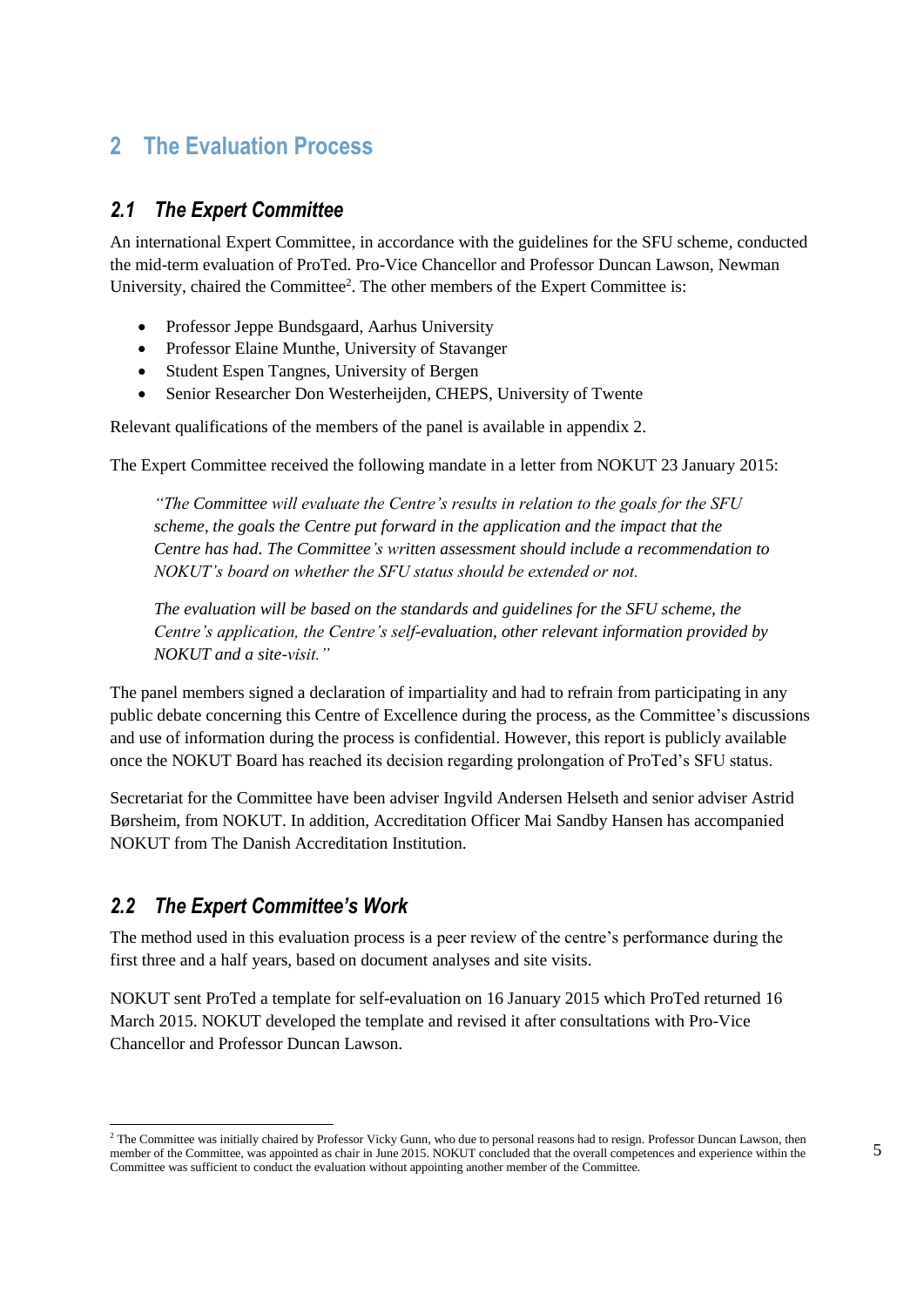In addition to ProTed's self-evaluation, the Committee received relevant documents such as general documentation of the SFU scheme, ProTed's application for centre status, and the three annual reports (2012, 2013 and 2014), as well as other documents that NOKUT considered relevant for the evaluation. During the process, the Committee members requested and got access to additional documents, and ProTed sent additional documents on their own initiative. A list of the documents that constitute the evaluation material is found in appendix 3.

The Committee met on two occasions during the evaluation process. The first Committee meeting took place on 6 May 2015, where the Committee discussed the documentation and prepared for the following site visit. The site visit took place from 14 to 19 June 2015. The Committee visited both Oslo and Tromsø, as ProTed is a consortium between UiO and UiT. During the site visit, the Committee undertook several interviews in order to get a solid picture of the accomplishments of the centre. The full list of interviews is available in appendix 4. The physical meetings of the Committee were supplemented by extensive electronic contact between the Expert Committee, including a Skype meeting on 9 July 2015.

This report is the result of the Expert Committee's assignment and was presented to NOKUT's board 29 October 2015. The board's decision can be found in Chapter 4.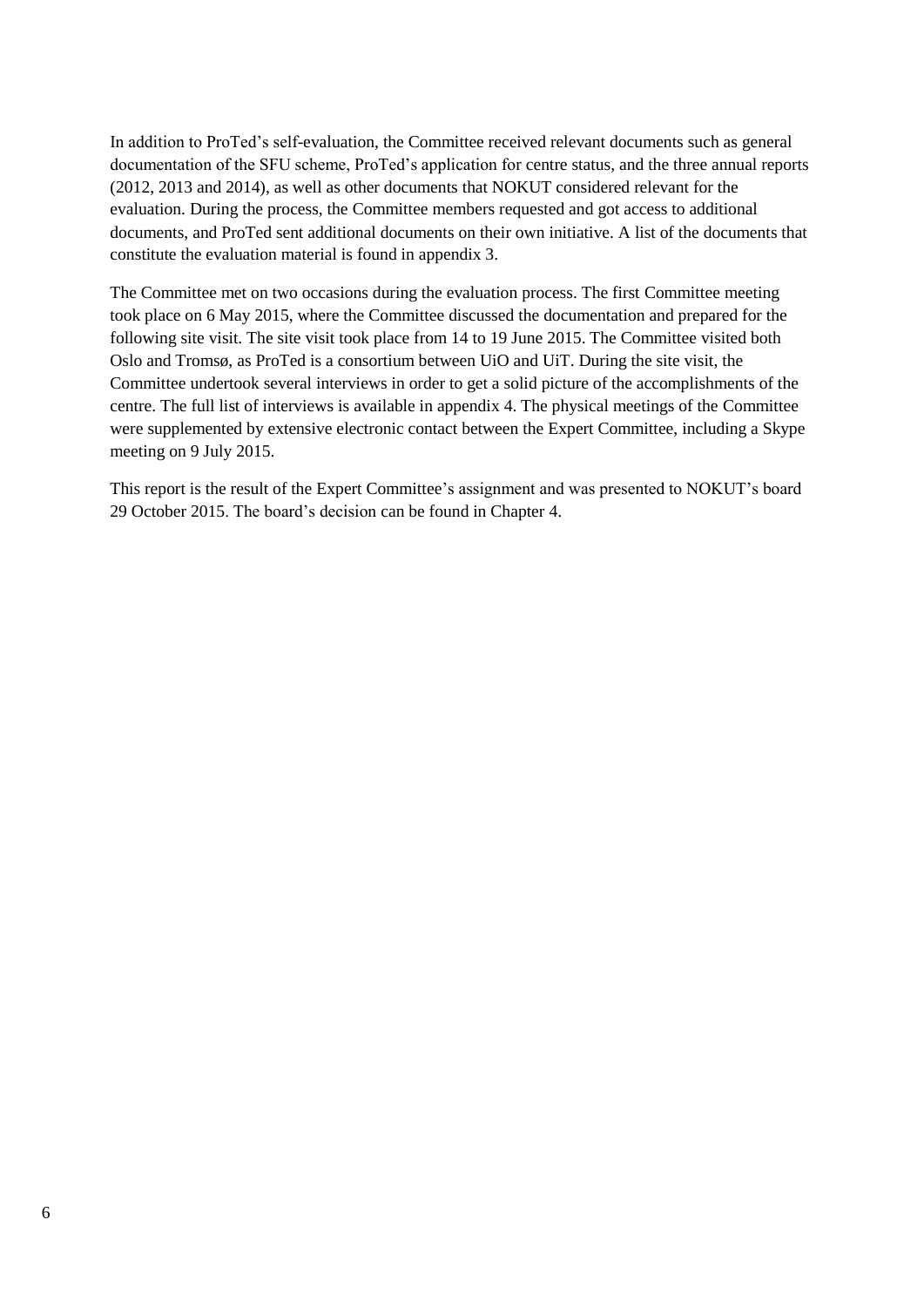# <span id="page-12-0"></span>**3 Evaluation of ProTed as a Centre of Excellence in Higher Education**

#### <span id="page-12-1"></span>*3.1 Introduction*

NOKUT specified that there should be four main areas of focus for the mid-term evaluation. These are:

- 1. The goals of the SFU scheme;
- 2. The goals that the centre put forward in its application;
- 3. The impact that the Centre has had;
- 4. An assessment of the sustainability aspect.

Each of these criteria is itself multi-faceted – for example, the SFU scheme has several goals and ProTed put forward many goals in its application to become an SFU. In evaluating ProTed against each facet of each criterion, the Expert Committee acknowledges that ProTed's performance over the last three and a half years will be measured on a continuum rather than by a simply binary "yes/no" judgement. The Expert Committee felt that it would not be helpful to make statements should as "ProTed has (or has not) achieved the first goal it set itself", but rather should comment on the extent of progress towards (or beyond) the goal.

The Expert Committee also took into account the fact that when ProTed put forward its application; this was for a five-year programme of activity. Since the Expert Committee was carrying out a midterm evaluation after three and a half years, it would be highly surprising if it were to be found that ProTed had delivered everything set out in its application when only 70% of the scheduled time had elapsed. Furthermore, no matter how well written the original proposal was the Expert Committee would expect to see dynamic development of plans in response to findings from research activities and to changing external circumstances. The over-arching goals would remain the same but some of the activities to bring these goals about may be different to those set out in the proposal.

Notwithstanding the earlier comments about evaluating ProTed's progress on a continuum, the Expert Committee has been charged by NOKUT with making a binary recommendation, either "Extend SFU status for a further five years" or "Do not extend SFU status for a further five years". In coming to a conclusion, the Expert Committee has decided to make a cumulative judgement based on all facets of all criteria. A positive outcome will not require "perfection" in each individual facet but will require the accumulation of achievement over all facets to be at a level that convinces the Expert Committee that ProTed is worthy of continuing as an SFU for a further five years.

In subsequent sections, we will review, in turn, each of the four principal criteria before coming to a summative conclusion and making a recommendation to the NOKUT Board. Some material is relevant to more than one criterion and will therefore be repeated in more than one of the following sections so that the reflection on each criterion is self-contained and does not need to cross-reference to other sections.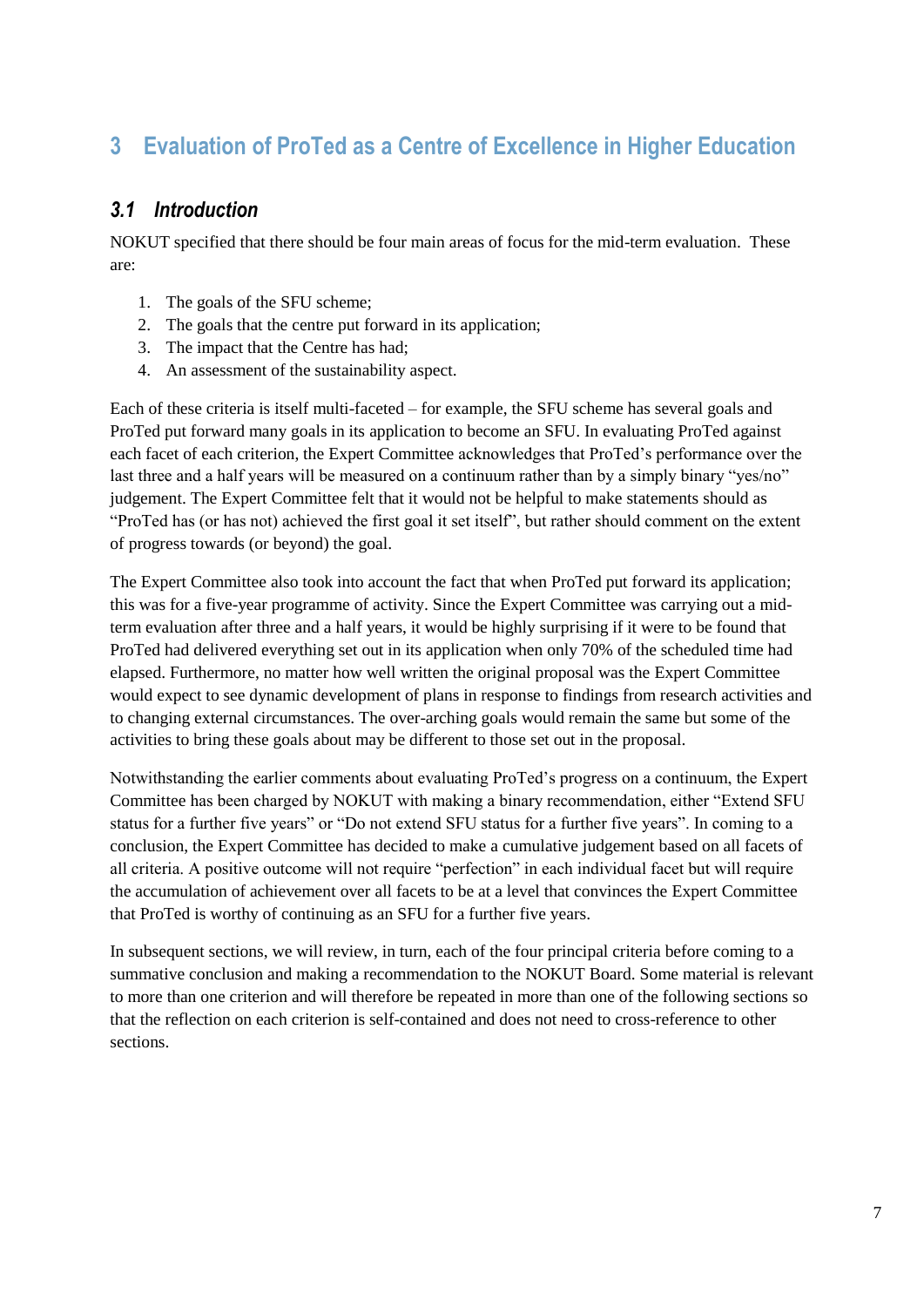### <span id="page-13-0"></span>*3.2 Criterion 1: The Goals of the SFU Scheme*

The goals of the SFU scheme, as stated by  $NOKUT<sup>3</sup>$ , are that the SFU arrangement shall:

- stimulate universities and colleges to establish and develop academic communities that provide excellent education
- contribute towards knowledge-based analysis and development of teaching and learning work as a tool for quality improvement and innovation in higher education institutions
- contribute towards good relations between the educational and other relevant societal and professional fields
- contribute towards the development and dissemination of knowledge.

An SFU must therefore:

- provide excellent R&D-based education
- develop innovative ways of working with R&D-based education
- contribute to the development and dissemination of knowledge about educational methods that are conducive to learning.

Translating these goals into elements for the mid-term evaluation, the Expert Committee's brief prepared by NOKUT stated that:

- An SFU should be outstanding at the time of the awarding of SFU status; both in terms of the documented quality of its established educational provision and in terms of its centre plan. For the mid-term evaluation, this means that the Expert Committee is required to assess whether the documented quality of the study programmes remains outstanding or, ideally, is even more outstanding at this point. This is assessed in comparison with other communities within the same educational area, nationally and internationally.
- The Expert Committee should look into the organisational structure, leadership and other infrastructural framework elements concerning the centre. To what extent has the centre succeeded in becoming a well-functioning unit and is the centre's organisation suitable for reaching the goals of the SFU scheme and the centre's own goals?
- The SFU scheme particularly aims at stimulating and rewarding the work that takes place in the interaction of students, teachers, support services and the knowledge base of the educational activities. This means that the Expert Committee should closely review whether the centre offers excellent and innovative R&D-based education. It should also look into the ways in which students are included in centre activities and decisions.
- For educational programmes aiming at specific professions, relations with the professional field will be of central importance. How does the centre interact with the professional field and in what way does this interaction benefit the students?

These national goals and criteria have been taken up in the goals, strategies and activities (work packages – WP1-5) that ProTed has defined for itself. The Expert Committee's evaluation of the extent to which ProTed has advanced towards the national SFU goals is therefore closely related to its progress towards achieving its own stated goals (this is discussed in detail in the following section focusing on Criterion 2).

<sup>&</sup>lt;sup>3</sup> [http://www.nokut.no/Documents/NOKUT/Artikkelbibliotek/UA-](http://www.nokut.no/Documents/NOKUT/Artikkelbibliotek/UA-enhet/SFU/SFU_Standards_Guidelines_and_Criteria_for_the_Assessment_of_Applications.pdf)

[enhet/SFU/SFU\\_Standards\\_Guidelines\\_and\\_Criteria\\_for\\_the\\_Assessment\\_of\\_Applications.pdf](http://www.nokut.no/Documents/NOKUT/Artikkelbibliotek/UA-enhet/SFU/SFU_Standards_Guidelines_and_Criteria_for_the_Assessment_of_Applications.pdf)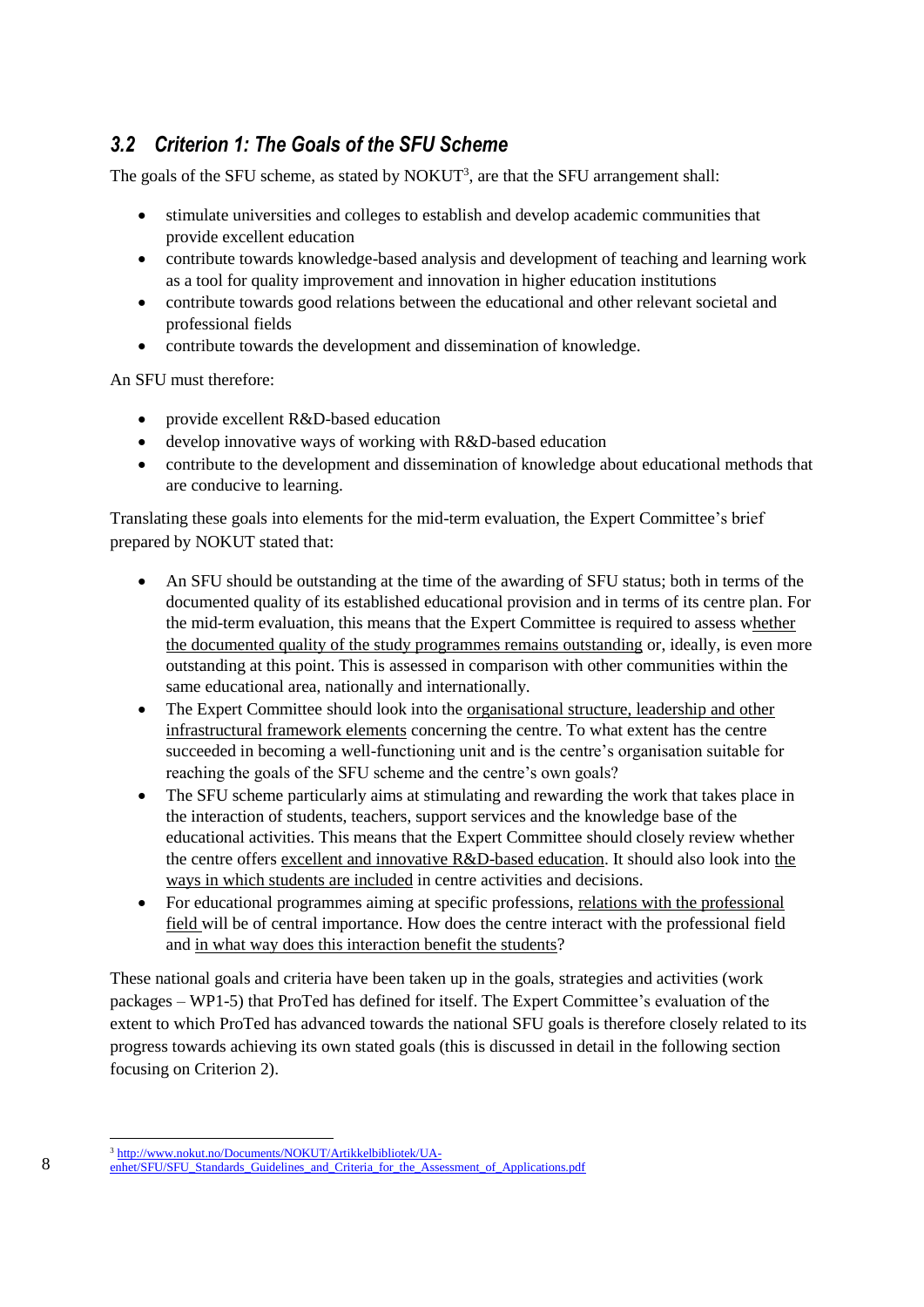The Expert Committee first considered whether the centre offers **excellent and innovative R&Dbased education**, acknowledging that in 2011 it had been judged to be doing so. The projects in WP1 and WP3 can be seen as the elements in ProTed most aimed at further developing excellent and innovative, R&D-based education for teacher education students in UiO and UiT. Both universities have actively started a large number of projects to test what are, for them, innovative approaches in teacher education. Whilst some of these projects are clearly innovative by national or even international standards, the Expert Committee felt that some others could only be regarded as innovative at a local scale. Especially in UiO, these local innovations appear to have improved the student experience considerably, particularly during the early years of the study programme of teacher education students, by such measures as additional seminars for teacher education students focusing on pedagogy relating to the scientific subject content being studied and giving the first year teacher education students the option to have an experienced teacher as a mentor.

The Expert Committee found that the teacher education programmes for years 1-7 and years 5-10 at UiT had maintained and further enhanced integrated and research-based approaches, particularly the integration of a research-based approach into the master's thesis. The role UiT is playing in discussions for renewal of teacher education curricula nationally bears witness to this. The teacher education programme at the UiO has been restructured extensively since the inception of ProTed, which makes it into a more integrated learning experience for students; both students and staff showed high degrees of satisfaction with the programme structure introduced in the academic year 2014-15 even though it was too early to see concrete results. The R&D-base of teacher education at the UiO has remained strong. The positive role of ProTed as an impetus for development of their own teacher education curricula was stressed by staff interviewed at both universities.

Concerning the **organisational structure, leadership and other infrastructural framework elements**, the Expert Committee noted that ProTed has organised itself as a centre in two universities, each led by a local director assisted by a coordinator, with an overarching board, and an International Advisory Committee. Both universities provide ProTed with substantial financial support in addition to the SFU funding received from NOKUT.

The Expert Committee found that the two local directors were the senior scientific staff members who had most responsibility for the strategic development of ProTed. The local coordinators occupied key positions in assuring the day-to-day operation of ProTed's activities, thus effectively operationalising the strategies. Each work package was led by two local leaders, one in UiO and one in UiT; the local leaders appeared to the Expert Committee to function as coherent tandems assuring that the local projects implemented by many academic staff members remained on track.

Communication between the two geographically widely-separated universities appeared to the Expert Committee to be regular and rigorous, with virtual modes of contact making up an increasing part of the communication. The Expert Committee welcomed the shift towards more efficient means of communication, although it recognises that face-to-face meetings remain the richest form of communication and are therefore an indispensable means of contact in ProTed.

Most projects in WP1 and WP3 have a local character however, which is a logical consequence of the different types of teacher education programmes and different academic contexts in the two locations. With regard to the latter, the situation in UiT is organisationally simpler in that the responsibility for teacher education rests primarily in a single department, ILP. In UiO, more coordination is necessary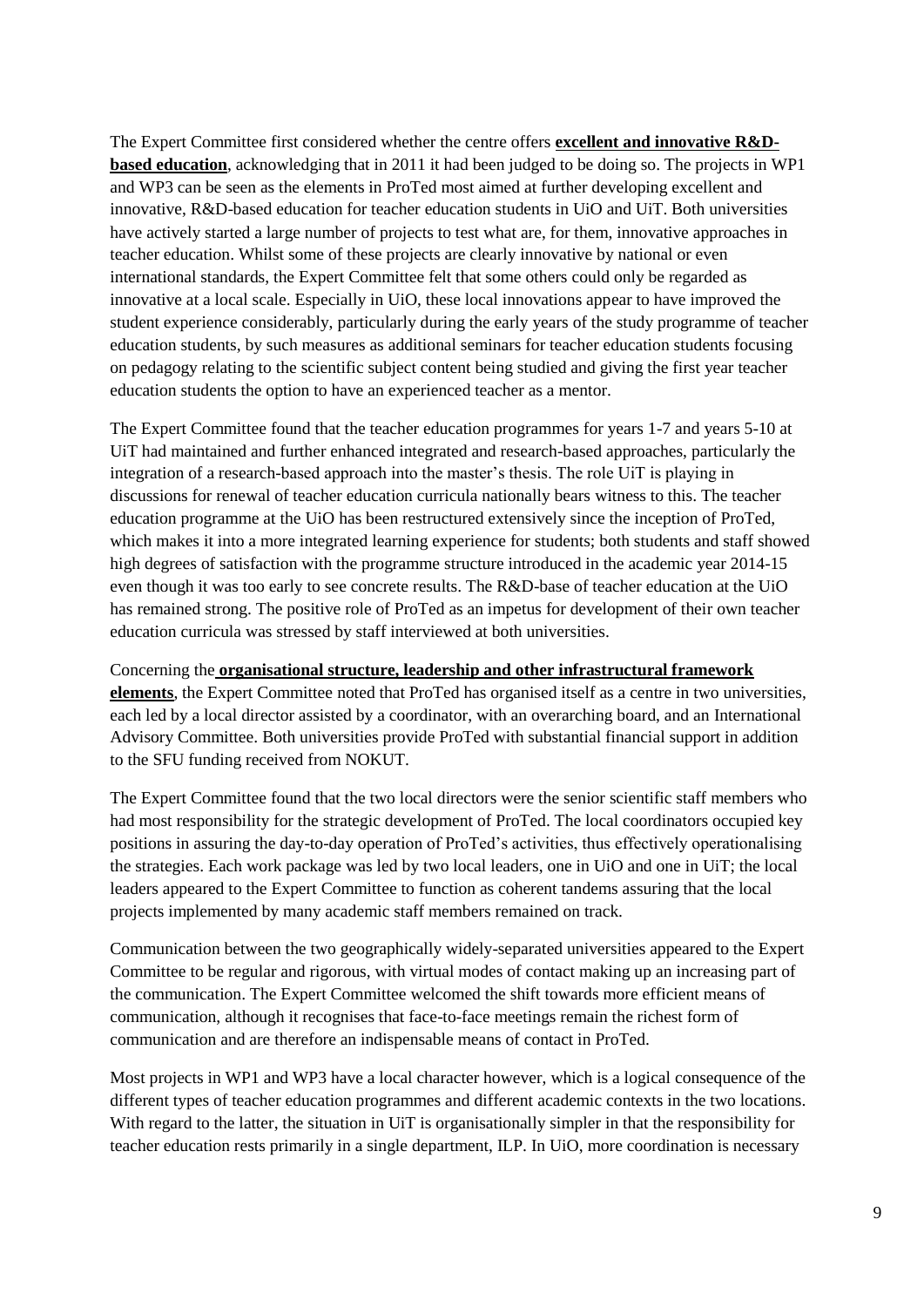between, on the one hand, ILS and, on the other hand, the various faculties where students study subject content in their first three years. In both universities, the WP1 and WP3 projects appear to be forging new, more intensive and productive links among academic staff in the local institution than existed previously.

The ProTed Board is the senior administrative body within ProTed. The Board seeks to identify synergies between the two universities and to make cooperation as smooth as possible, by overcoming obstacles such as the different administrative systems. The Expert Committee felt that there was scope for the ProTed Board to play a more proactive role in the development of overall strategy for the centre; there was a concern about the heavy reliance on the directors at each institution in terms of developing strategy, overseeing delivery and contributing to projects.

The international scientific board is used by ProTed senior staff as a base for scientific inspiration and as a network for international cooperation, in the first place for research underlying ProTed's activities and, secondly, for opportunities for international experiences for their students. However, it appears to the Expert Committee that the international advisors are mostly consulted on an individual basis, each interacting with ProTed staff but hardly with each other. The Expert Committee sees potential for a more sophisticated interaction with the international teacher education experts in the board, which might result in future projects, already in the design phase (such as those within WP1 and WP3), being scrutinized against international standards and selection of potential projects made accordingly.

Overall, the Expert Committee views the organisational structure of ProTed positively, but would make the following recommendations:

- More emphasis could be given, at Board level, to developing and maintaining a strategic view on ProTed's overall activities; a great deal currently depends on two individuals (the two directors), one of whom has stepped down recently;
- Better use could be made of the international scientific board.

The Expert Committee looked into **the ways in which students are included** in centre activities and decisions. There is student representation on the Board of ProTed and this representation has been successful in communicating the goals and activities of ProTed to the wider student body. Partly through the R&D-base, some students are involved with staff in research projects related to ProTed's goals. Students have been included in the educational projects of ProTed, for example, in a number of projects in WPs 1 and 3. Students whom the Expert Committee interviewed also mentioned how the normal ways of participation in decision-making in the departments and faculties concerned were open to them. Furthermore, students in interviews in both Oslo and Tromsø mentioned that they have easy access to teaching staff, who are generally very responsive to suggestions from students. The relatively negative results of the *Studiebarometeret* <sup>4</sup> were not recognised by the first-year students at UiO, although students from later years could understand some of the outcomes but felt that measures now introduced to create a greater sense of identity for student teachers would address these issues. The students also reported times when, in response to their suggestions, ProTed had supplied funding to enable the students to organise events such as a one-day conference on the latest developments in ICT.

The Expert Committee is aware that the interviewed students may have been among the most active and engaged students; nonetheless, their feedback gave a positive impression of ProTed's inclusion of

<sup>&</sup>lt;sup>4</sup> [Studiebarometeret.no](http://studiebarometeret.no/en/) is a web portal that shows how students perceive the quality of education in study programmes at Norwegian universities and university colleges. It is administered by NOKUT.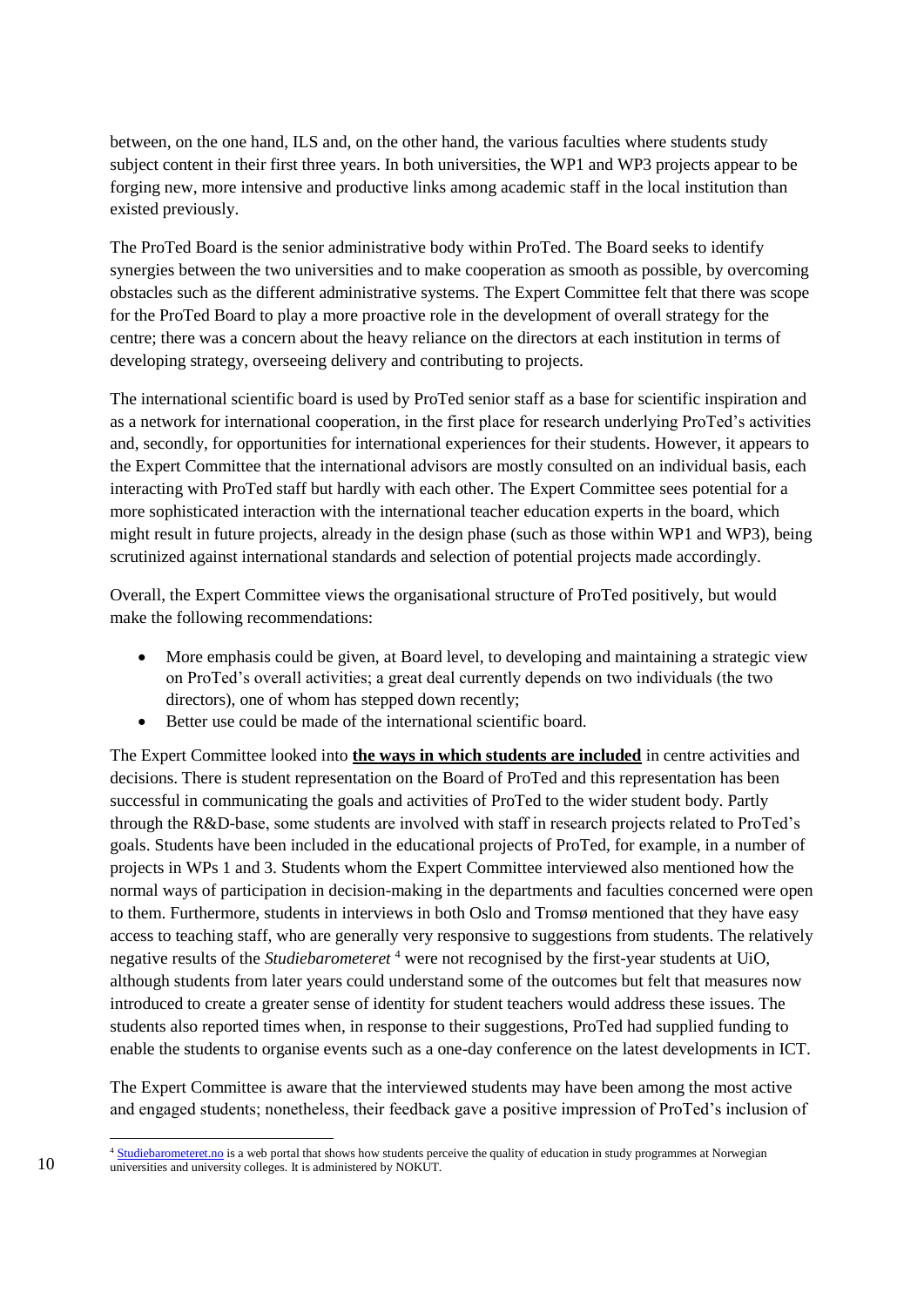students. Accordingly, the Expert Committee concluded that students are appropriately included in the activities and decisions of the centre.

The final criterion in this section includes the **relations with the professional field** and how **this interaction benefits the students**. The Expert Committee found that relations with the professional field could be considered in two ways. Firstly, the primary and secondary schools, the future working environment of graduates, were taken into consideration. In this respect, WP2 was of prime importance: the development of the University School concept has been a highly successful element of ProTed in the eyes of staff, schools and students. The schools felt respected as important partners in the teacher education programmes; some saw being a University School as a mark of their own quality and as an impetus for further quality improvement of their school at the same time. Students mentioned that it very much benefitted their learning experience, because the practice periods were better organised and more coherent (with both the university and the school 'speaking the same message').

Secondly, the professional field of teacher education in Norwegian higher education was considered. Dissemination of the models, experiences and research findings of ProTed projects is an important part of the remit of ProTed. The Expert Committee found two types of reactions to this part of the role of ProTed among the staff members in both universities. On the one hand, staff members appreciated the importance of their increased role in the national debate, such as, in the restructuring of teacher education curricula nationally in the coming years, and of being asked to contribute to all kinds of scientific and professional forums. On the other hand, it appears staff members were somewhat overwhelmed by the volume of this task. In several places, the self-evaluation report voiced a fear that the demands of dissemination activities threatened to take away attention from the actual research and development of R&D-based curricula and models. In this respect, the Expert Committee commends ProTed for the introduction of the "Knowledge Parliament" organised for autumn 2015. The Expert Committee recommends ProTed prioritise such innovative, engagement-inviting dissemination methods in a more structured way in the future, possibly by establishing regular knowledge parliaments starting from a well-prepared knowledge base.

### <span id="page-16-0"></span>*3.3 Criterion 2: ProTed's Goals*

The overarching goal for ProTed is *to develop a centre that promotes research based, integrated teacher education for knowledge based practices at multiple learning arenas* (as set out in ProTed's application document, p.1).

The Expert Committee's evaluation reflects on the degree to which ProTed is succeeding in reaching this goal. It also refers to central sub-goals that were set forth at the time of application:

- Bring together R&D projects at the two partners and international partners to improve teacher education;
- Internationalise Norwegian teacher education by bringing in perspectives from countries with substantial experience of teaching and assessment practices in multicultural classrooms;
- Networked activities to support student teachers' professional learning and enhance staff leadership skills;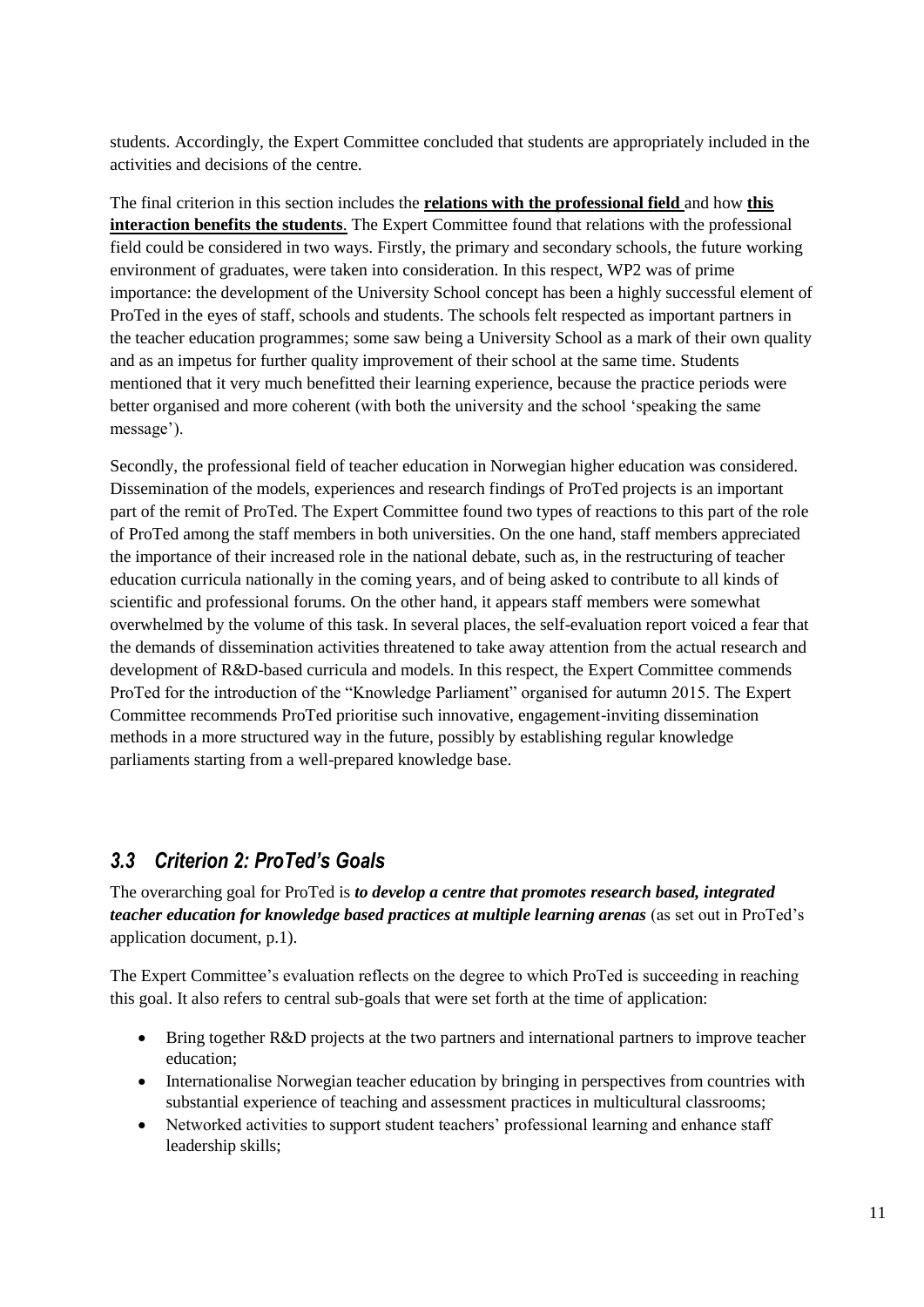Establish University Schools as sites for joint research and improved learning.

Each of the five work packages also has specific goals that contribute to these overarching goals (again taken directly from ProTed's SFU application).

**WP1:** To disseminate and research innovative practices in foundational courses, including pedagogy and didactics, and to strengthen excellent practices in the integrated study design.

**WP2:** To develop high quality practice arenas for student teachers, support reflective practices of mentoring and school leadership, and experiment with models where student teachers participate in R & D activities in collaboration between university and schools.

**WP3:** To strengthen ICT integrated supervision and feedback in the MA studies, the use of interactive video and collaborative, networked technologies. To develop and integrate e-supervision and eassessment practices in current TED (teacher education) web-based learning environments.

**WP4:** To develop online and on-campus cross-disciplinary modules, seminars and courses for teaching staff and study programme leaders at UiO and UiT.

**WP5:** To challenge traditional educational practices and develop high quality TED professional learning designs for diverse learning arenas.

Finally, there are specific goals for dissemination that include workshops for academic leaders and policy makers, online modules, regional and national courses, written dissemination to practitioners and researchers nationally and internationally, the use of Wikis and Blogs and a project web site.

Since the initial application was written, some changes have been made. ProTed has dropped the goal of establishing an online journal *(Teacher Education and Professional Work in School)* choosing, wisely in the Expert Committee's judgement, to use established publication channels. Furthermore, the idea of creating courses for teacher educators (WP4) has also been modified to more organic forms of staff development.

In this section, we will evaluate progress towards each goal based on evidence in the documentation provided and from interviews conducted during the site visits to both universities. We will start by looking at the WP goals and conclude with the overall goal.

### **3.3.1 Work Package 1**

#### **To disseminate and research innovative practices in foundational courses, including pedagogy and didactics, and to strengthen excellent practices in the integrated study design.**

The Expert Committee found WP1 the most difficult to evaluate, possibly due to the interim point of this evaluation and the nature and scale of the WP. Task 1, specified in the application, involves the selection of five high quality practices that will be investigated, evaluated, improved and integrated but so far the five practices have not been identified. Instead, there are a large number of ongoing projects in the subject areas at UiO and also some at UiT. Seed funding has been used to initiate experimentation in teaching and learning and this was deemed to be important tactically in working towards the goal of WP1 by creating a critical mass of staff working on learning and teaching development projects and also (primarily at UiO) to enhance the experience of teacher education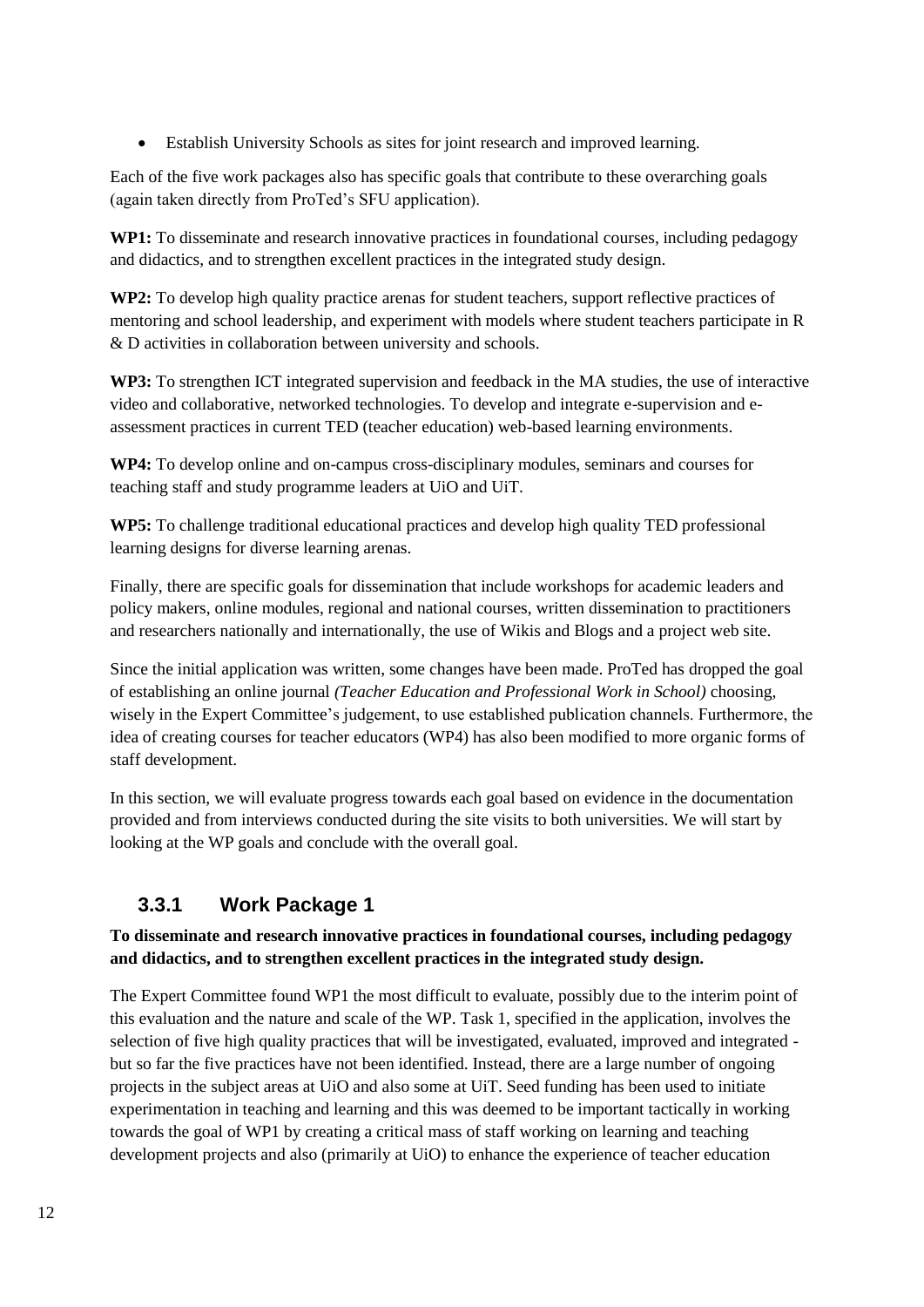students whilst studying in other faculties. The seed funding has secured the involvement of staff from outside ILS in conducting trials in several subject areas with the aim of developing pedagogy in relation to teacher education students. Examples of increased and enhanced didactical work among faculty are especially evident for teaching at the Faculty of Mathematics and Natural Sciences. This faculty has employed a new teacher education coordinator who is in close contact with ProTed. Another example of increased emphasis on educating teachers, is the involvement of teachers from University Schools who provide seminars only for the students who are in the teacher education programme so that they will gain insight into how the theoretical (subject) knowledge can be used in practice with pupils in schools. This is financed by the University Board at UiO. Student representatives at UiO reported that the teacher education programme is much closer to schools now and considerably more practical in nature. This is especially the case for first year students who choose to take part in the mentor programme. The students interviewed by the Expert Committee whole-heartedly supported this activity and strongly recommended that it should be made compulsory for all students to participate.

At UiT, the academic staff are experimenting with R&D for students in innovative ways, for instance by giving students research tasks and responsibilities during their field placement periods. Integration is not as big a challenge in UiT's programmes, compared to UiO's programmes, since all faculty are more or less employed within the same Department at UiT.

The Expert Committee recognises the challenges in creating a common basis for teacher education pedagogies at university level and especially in programmes that are shared across departments. The Expert Committee concluded that for the remainder of the initial five-year SFU period, it will be important for ProTed to identify a small number (around the 'five' mentioned in the original proposal) of good practices and then determine how to investigate, evaluate, improve and integrate these in ways that will be sustainable.

### **3.3.2 Work Package 2**

**To develop high quality practice arenas for student teachers, support reflective practices of mentoring and school leadership, and experiment with models where student teachers participate in R & D activities in collaboration between university and schools.**

ProTed's midterm self-evaluation document reports that UiO has established contracts with 20 University Schools and UiT has eight University Schools. UiO's University Schools are mainly upper secondary schools, whereas in Tromsø the schools are elementary and lower secondary schools.

The University School system appears to be very successful. Schools and school "owners" at the municipal level took part in developing selection criteria, they all mention the strength of the "third room" (the overlapping room between University and University School or theory and practice) as central to bridging the gap between theory and practice, and the schools themselves report that they are benefitting considerably from the partnership. One participant, interviewed during the site visit, noted that "We gained more than we expected at the beginning". Teachers in University Schools see themselves as teacher educators both in Oslo and Tromsø and they have played an important role in relation to students' bachelor and master's theses. Students reported that they could easily get in touch with a University School, for instance in connection with testing an interview protocol before using it for their research project or to gather additional data.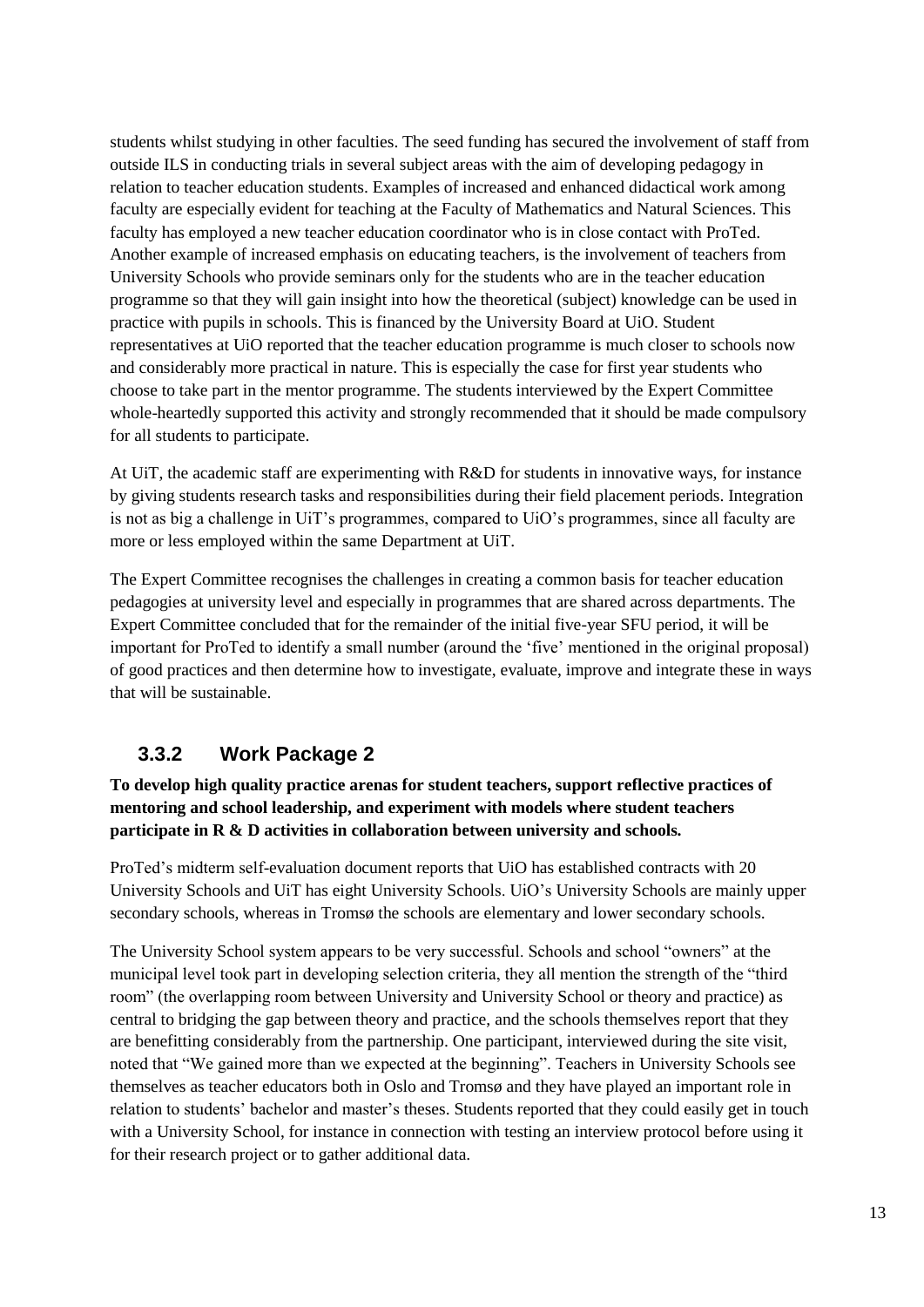University School teachers and leaders report being listened to and feeling ownership of teacher education. Their goal is to become better educators of student teachers. Another consequence is that, as partners, they also gain insight into each other's practices and respect for each other. This leads to a more positive discourse about each other. University staff know the strengths of the University Schools and can invite teachers to come in and tell students about specific projects or to participate in lectures on certain topics. For example, teachers in physical education were involved in the development of course content and teaching methods in P.E. Overall, the teachers and school leaders at University Schools, teachers at the universities, and students in the programmes perceive the University School system as "helping to close the gap."

The Expert Committee finds that although partner schools is not a new idea in teacher education, ProTed has developed the concept of "University Schools" extensively and effectively and has provided insight into how these partnerships can benefit teacher education in innovative ways.

To facilitate the dissemination of good practice, ProTed organised the first national conference on University Schools in 2014. ProTed's development of practices and relationships between universities and schools has been novel, and provides possibilities for professional development both in schools and universities.

### **3.3.3 Work Package 3**

#### **To strengthen ICT integrated supervision and feedback in the MA studies, the use of interactive video and collaborative, networked technologies. To develop and integrate e-supervision and eassessment practices in current TED web-based learning environments.**

ProTed collaborates with several partners with specific ICT competence such as the Norwegian Centre for ICT in Education as well as local centres at each university (USIT, RESULT). This collaboration is important for the development of digital tools and digital videos as well as the use of the "Future lab" at UiT.

One project within this WP has developed the use of tablet computers in assessment of field practice (e-supervision), and another is to provide automatic feedback on results of exams in addition to the actual grade (e-assessment). The e-supervision project was developed in collaboration between ProTed staff at UiO, University Schools and USIT (ICT centre at UiO). Using a tablet, students have filmed each other as they start a lesson. This is sent digitally via a secure data solution, developed by UiO, and teacher educators access the videos to provide feedback and supervision. So far, only a small group of students has taken part in the piloting during fall 2014 and spring 2015.

Many more students have taken part in a new system for automatic feedback on exam results (eassessment). With traditional written exams, students have the right to gain insight into criteria and reasoning for a grade given on an exam, and they can request these reasons within three weeks after receiving a grade. This has now been altered so that all students that take the digital exam in pedagogy automatically also receive a written assessment along with their grade. Students have reported that the feedback provided may be too general, and this is one of the challenges that ProTed will be working on to develop further.

Another area mentioned for further development, is the use of multiuser platforms. This is only at the starting point.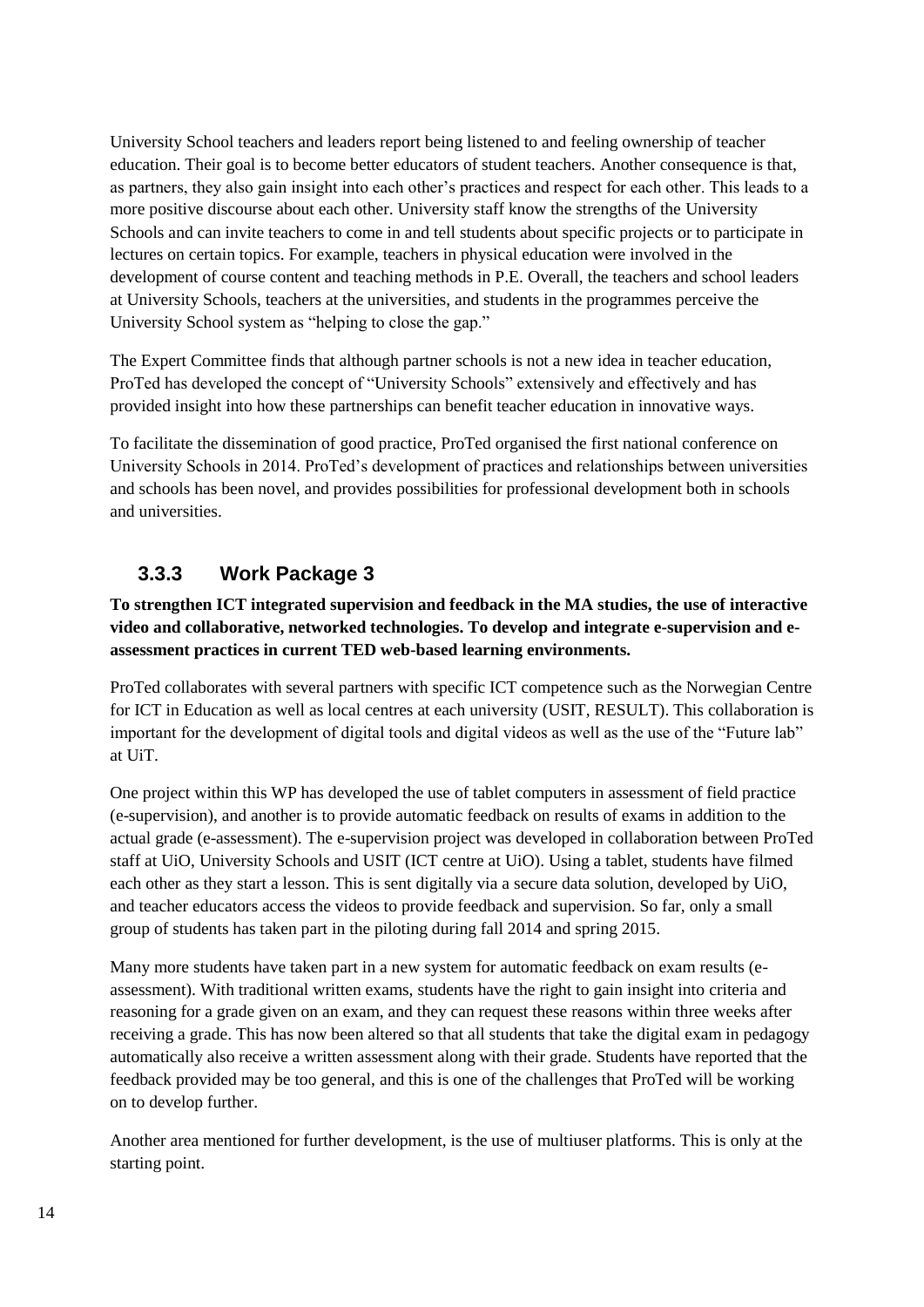Students do not report being a part of teacher education programmes where ICT didactics plays a prominent role yet. The Expert Committee was shown the Future Lab in Tromsø where students can access equipment and can prepare for field practice using ICT. These ideas show promise and potential, but are still at an early stage of development and will require a stronger didactical or pedagogical learning approach for them to achieve significant impact.

The practices developed have not yet been extensively researched to investigate how or whether they enhance learning outcomes for students or further their development of professional skills and knowledge. The Expert Committee concluded that although there are individual ICT-based projects that have shown some success, overall strategic development in relation to WP3 is still at an early stage and more time is needed for development, research and to identify sustainable approaches.

### **3.3.4 Work Package 4**

#### **To develop online and on-campus cross-disciplinary modules, seminars and courses for teaching staff and study program leaders at UiO and UiT.**

This WP has been modified significantly. The goal is still to develop faculty as teacher educators, but the idea of online courses and common courses for all staff has been abandoned. The Expert Committee agreed that a change was necessary as securing participation in such courses, had they been developed, would have been extremely challenging. At UiO, they have instead developed four integrated weeks for faculty at ILS, and at UiT their emphasis has been on developing supervision of MA theses which is new for the 1-7 and 5-10 programmes.

Both of these projects are still in their early days – but both have been through an initial development and trial. The integrated weeks are concerned with specific professional topics, e.g. classroom management. This requires faculty working together across their own specific domains, and it requires close collaboration with University Schools, again an example of innovative practices requiring collaboration across learning arenas (university and school) and across learning domains.

For UiT, it was especially important to work on developing supervision skills among their own faculty since they were expected to supervise master's theses for the first time in teacher education. This capacity was developed using digital resources due to the multi-campus arrangement of UiT and the long distances involved. As far as the Expert Committee was able to assess, from interviews during the site visit, this was perceived as useful by the participants. The practice of creating and sharing knowledge by analysing and discussing one's own experience and practice supervising master's theses was not a common practice for teacher educators at UiT but this project has created such a framework and appropriate content. In this way, ProTed is achieving the goal set out for this activity, namely to develop supervision competence in a team of colleagues.

These practices have not been researched yet and the link between development and research is not yet clear. The Expert Committee believes that the practices being developed may be valuable for other teacher education programmes to learn from once they have been developed and tested further (particularly given the national policy direction moving to five-year study programmes throughout teacher education), and that this testing should be conducted in research-based ways.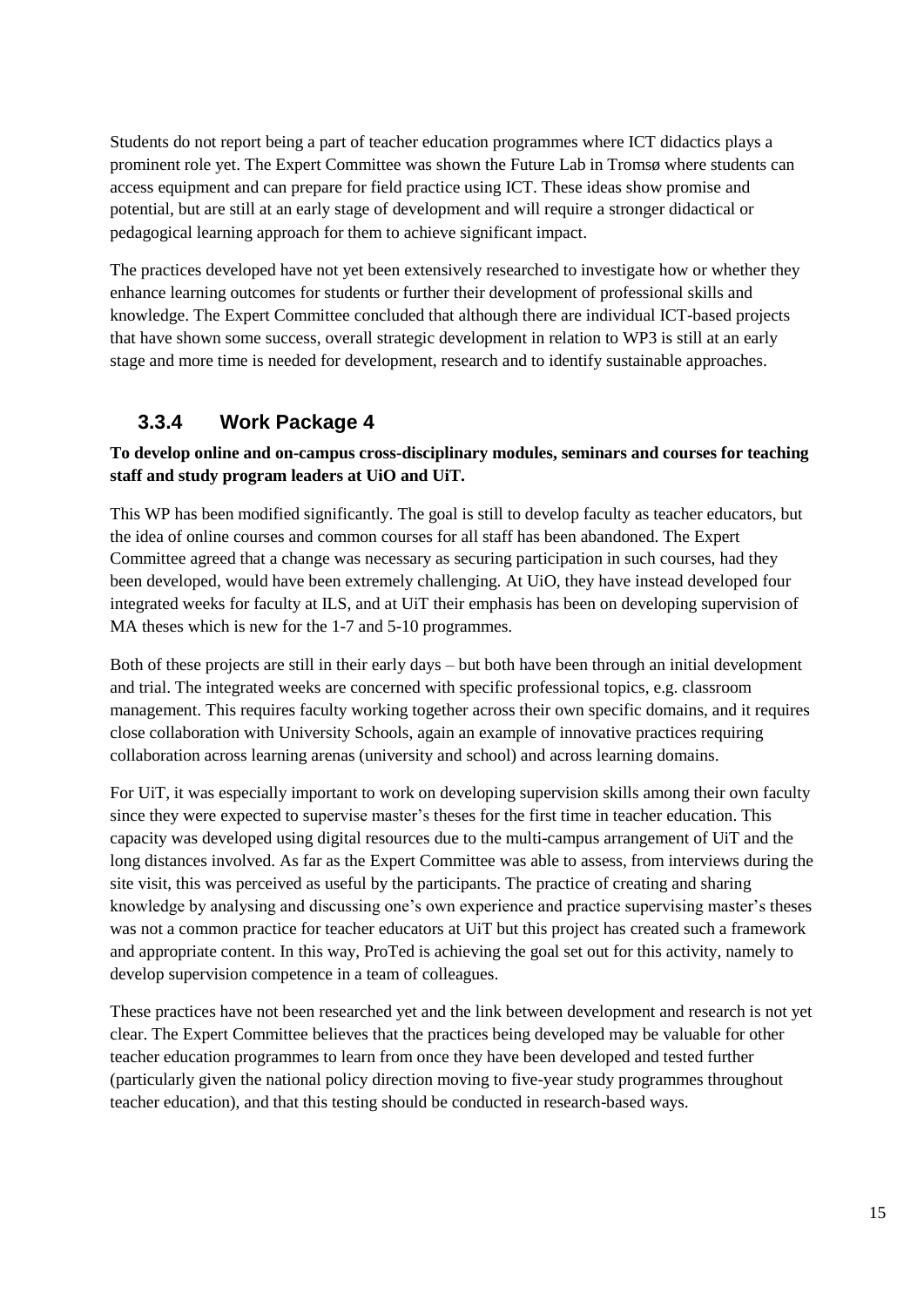### **3.3.5 Work Package 5**

#### **To challenge traditional educational practices and develop high quality TED professional learning designs for diverse learning arenas.**

One of the major accomplishments of WP5 to date is a theoretical article sent for reviewing and possible publication which attempts to analyse and theorize integrated design. The article is written by the WP leader, Jon Magne Vestøl, and the Expert Committee has been given the opportunity to read a draft version. In this article, concepts such as "coherence", "integration", "design" and "quality" are addressed.

In addition to this article, ProTed are in the process of compiling an anthology covering various aspects of integrated curriculum design and practice for teacher education.

Much of WP5 is dependent on the progress of the other work packages and the Expert Committee accepts that it is too early in the life of ProTed to expect to see this WP moving to its conclusion.

### **3.3.6 Dissemination**

A recurring theme among ProTed staff has been the issue of dissemination. ProTed leaders and WP leaders report that the demands of dissemination are very time consuming. In all years since being awarded SFU status, ProTed has arranged a substantial number of seminars, has contributed at numerous conferences worldwide, taken part in policy work and been invited to give talks at other Higher Education Institutions. In addition, participants have contributed nationally and internationally with research articles and chapters, and are currently putting together an anthology based on their work to date. ProTed has taken dissemination of their work seriously and have generated many publications that are highly relevant to teacher education and higher education in general. ProTed also has an active Facebook page and a web page, although this has not been as active.

Dissemination is often understood as comprising three functions (see, for example, Harmsworth  $\&$ Turpin, 2000<sup>5</sup>): dissemination for awareness, dissemination for understanding and dissemination for action. So far, the Expert Committee finds that the emphasis has been on dissemination for awareness (brochures and articles about ProTed and topics that ProTed is concerned with), and for understanding (research articles, chapters, etc). The Expert Committee sees this as a natural course of events – that the emphasis is on awareness and understanding at the outset, but it would also be relevant to disseminate more for engagement and for action in the future.

One important step is being taken by ProTed now: together with the Knowledge Centre at the Norwegian Research Council, ProTed is arranging a "Knowledge Parliament" for teacher educators where they will discuss integrated programme design. This is one way to involve and engage and disseminate for action. It is the Expert Committee's hope that such dissemination will feature more prominently in the future.

<sup>5</sup> <http://www.innovations.ac.uk/btg/resources/publications/dissemination.pdf>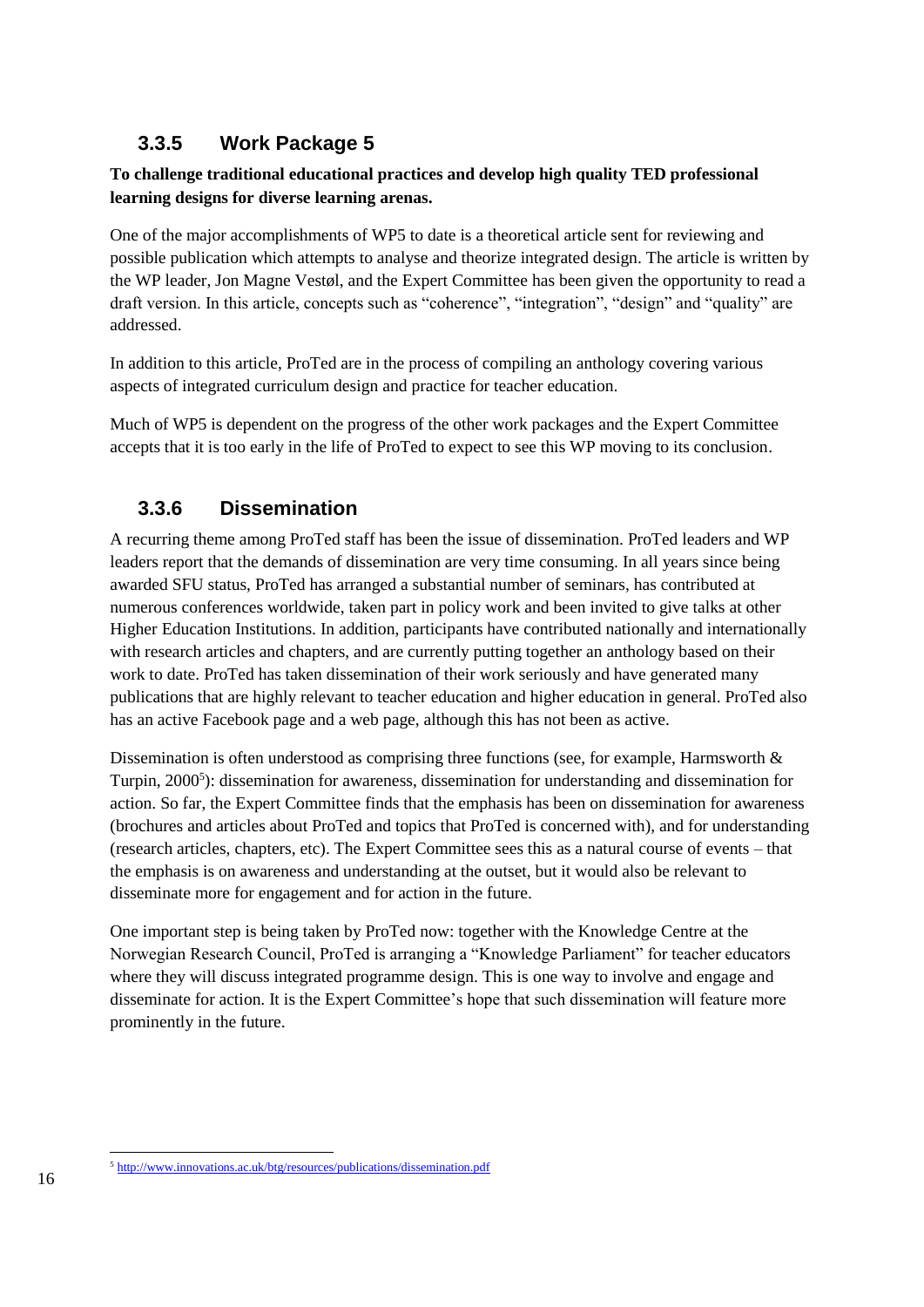### **3.3.7 Conclusions**

The Expert Committee concludes that ProTed is advancing towards the goals it set out at the outset. ProTed is functioning as a centre that promotes research based, integrated teacher education.

After 3.5 years, there are clear signs of novel practices and of steps being taken to create integrated learning environments. The Expert Committee finds the work being done together with University Schools (WP2) is excellent and an important contribution to teacher education which is also relevant for other professional education programmes. The Committee recognizes that WP1 is at an exploratory stage still, but that this WP should contribute several examples of innovative research based practice in the years to come. The mentor sessions at UiO have been especially valuable for students. Work has begun in WP3 and WP4 with some successes and more can be expected. The Expert Committee recommends that WP3 is strengthened to integrate a stronger focus on "ICT-enabled" didactics across different subject areas and that WP4 is also modified to accommodate such a move.

With regard to the four "sub-goals", stated in the opening paragraph of this Section, there is clear evidence that ProTed is making strong progress towards three of these. The Expert Committee found that progress towards the sub-goal relating to internationalizing Norwegian teacher education was not as strong. This is not to say that there has been no progress in this area, work undertaken at UiT is starting to lead to results worthy of further dissemination. In addition, members of the International Adivsory Board are providing an international perspective to some of the work of ProTed. However, ProTed have themselves identified that this is an area that will receive greater focus in the years ahead.

The Expert Committee is impressed by the volume of dissemination work that has taken place and, as noted above, believes that the time is now right for a new, more diversified dissemination plan that will encompass all three aspects of dissemination in a more strategic manner.

### <span id="page-22-0"></span>*3.4 Criterion 3: Impact*

The third area of the mid-term evaluation concerns the impact that the centre has had both within and across disciplines. When assessing impact, the Expert Committee was asked to look at the institutional, national and international levels.

The NOKUT guidance stated that "The centre should be able to document the impact of its activities. A critical point is how they evaluate impact and what reflections they have made and actions they have taken, based on such evaluations. To enable the Committee to evaluate the centre's impact, there should be a 'baseline' to compare the present situation with."

In relation to dissemination activities, the Expert Committee was asked not only to review the number or characteristics of activities, but also to what extent they have actually led to action and improvement.

### **3.4.1 Qualitative Baseline**

The centre did not present an actual baseline that could function as a yardstick to measure the impact of the centre over the last three years. However, the Expert Committee is able to describe a baseline in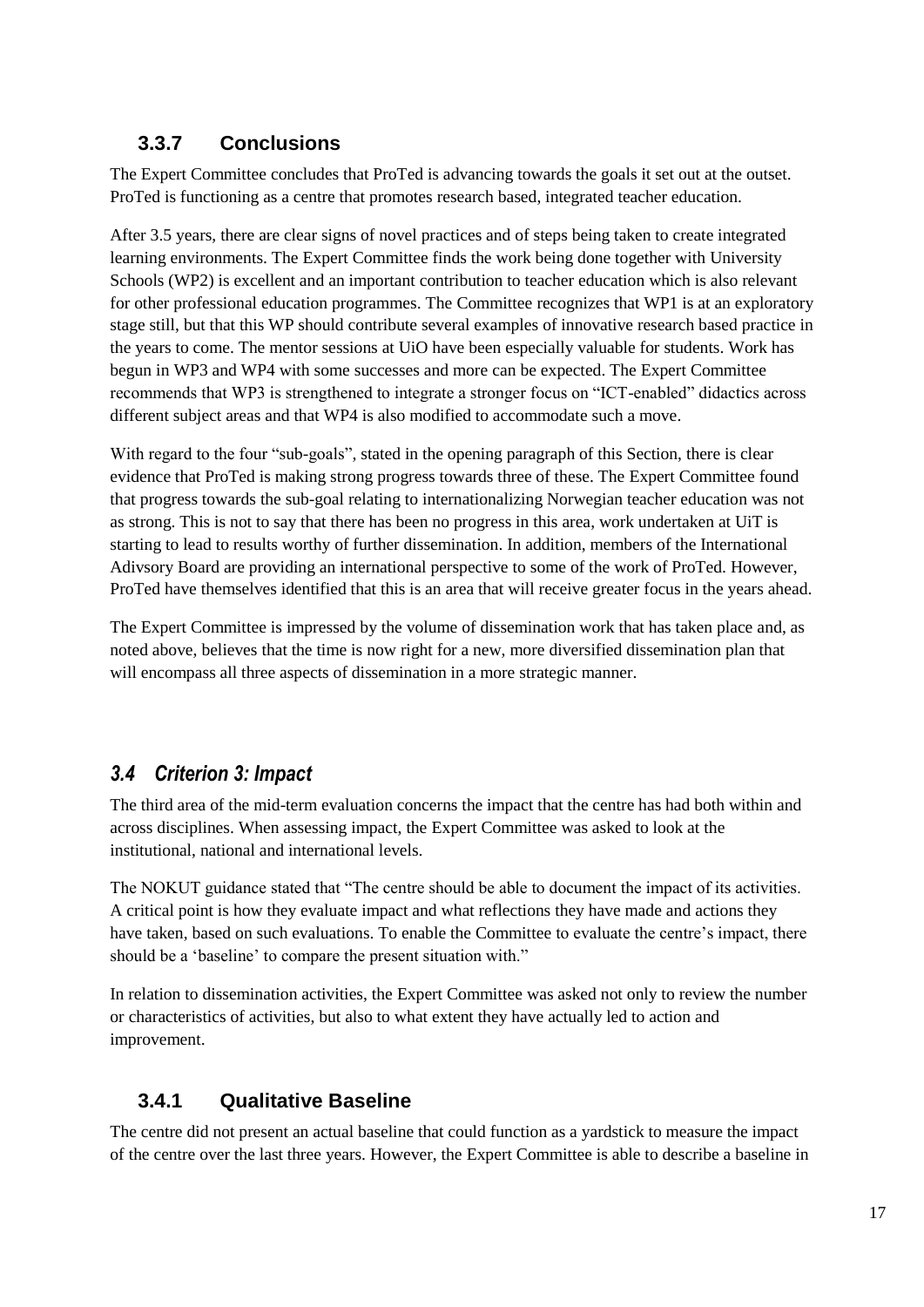qualitative terms based on the original application, documents supplied by ProTed and from information gained during the site visit.

In the final "Assessment of applications", the SFU Assessment Committee concluded, in relation to ProTed's application, that "The application is based on a complementary cooperation between the two institutions, which seeks to utilise their strengths, namely UiT's close contact with the development processes in the employment market and UiO's very extensive research communities." The SFU Assessment Committee clearly identified the strengths at UiO and UiT that led to the award of SFU status.

However, this did not mean that everything was perfect at the two institutions. In Oslo, before ProTed started, there was limited integration within the curriculum, teacher education did not receive special attention in the design of the study programmes of the scientific subjects, even where student teachers formed a large part of the student group. Students did not have a clear identity as trainee teachers.

The teacher education researchers in Oslo were highly esteemed in the national research context, but their collaboration with local teachers or schools was limited.

In Tromsø, the new five-year integrated study programme had been planned and started and was showing promising results. The collaboration with specially appointed University Schools was promising and gave the teacher students an insightful knowledge into their future profession. Even though teacher education did play a significant role at the Faculty of Education, the other Faculties did not give special attention to the teacher education students. The research done in Tromsø in connection to the teacher education was not comprehensive or widespread.

The two institutions did not collaborate to any great extent before the formation of ProTed.

### **3.4.2 The Institutional Level**

At the site visit, it became clear that ProTed has played a significant role in a shift in attitude towards teacher education at both universities. At the meetings with the leadership at both universities, the Expert Committee heard how teacher education has now become a strategic focus at both institutions. It was repeatedly highlighted that teacher education is the only discipline specifically mentioned in UiO's strategic plan. Teacher education is now held in much higher regard at both institutions. ProTed has a unique status in both universities, and this has increased motivation for teacher education, leading to high-level meetings in both universities about teacher education. One of the Rectors strongly made the point that "ProTed has injected motivation into this field".

The *Studiebarometeret* still shows rather disquieting results about the education at the two teacher education programmes, but based on the meetings with student teachers, the Expert Committee has reason to believe that this will change as the developments instigated by ProTed work through the system.

ProTed has had further impact across the institutions. At the meetings with the university leadership at both UiO and UiT, it became clear that Learning and Teaching have become more valued, not only in relation to teacher education programmes, but on a wider scale at both universities.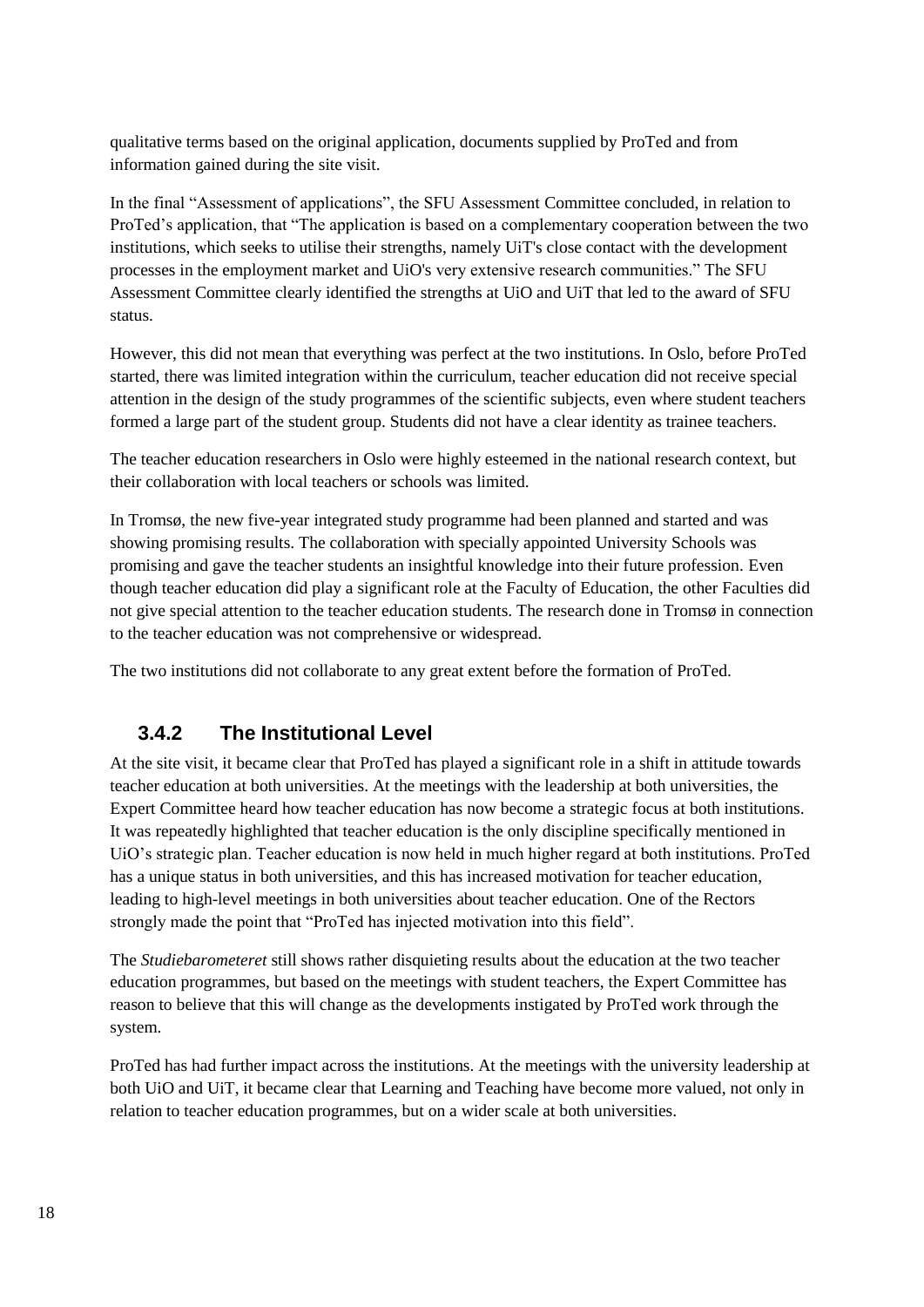### **3.4.3 Across the Two Universities**

It is clear that the existence of ProTed has produced a considerable amount of collaboration between the two universities. The Expert Committee heard the expression "ideas travel" several times during the site visits. There are many examples of good practices and clever solutions that were developed or invented at one of the two universities and which are now adopted or being worked on at the other. Sometimes the ideas are developed further and then travel back to the originating institution. Examples of this include the University Schools, digital exams and dialogue seminars.

### **3.4.4 Practice Development**

The Expert Committee has witnessed a comprehensive move to more experimenting within practices at the two universities. Whilst not all experiments are successful, many do show ways in which teaching and learning practices could be improved or, even if they are not successful, give insights into barriers to enhancement.

One example is the newly developed digital exam, which seems to show a way in which other exams may be more digitally supported. The same can be said of the project where tablet computers are used to record and maintain experiences in practice teaching, which can then be shared, analysed and discussed with peers and staff in teacher education.

Another aspect of practice development is further professional development of those who are already teachers. In several meetings, the Expert Committee heard of school teachers who had become interested in research and development, and therefore were planning to, or actually did, go on to follow master's degree or PhD programmes. In addition, many other teachers, although not having undertaken further qualifications, have developed greater understanding of the importance of evidence-informed practice and have collaborated with student teachers in their master's thesis projects. This can be considered a very welcome side effect of ProTed and of the University School programme, which has intensified the collaboration between practitioners and researchers.

In the two work packages WP1 and WP3, there are many projects designed to improve aspects of the student experience both directly due to the focus of the project and indirectly by encouraging the staff involved in the project to be more aware of the needs of teacher education students. Whilst the Expert Committee understood the rationale behind having such a large number of projects, it appeared that they were not well co-ordinated with the overall ProTed strategy. The Expert Committee formed the impression that some of these small projects are unlikely to have much impact beyond the local context of the class in which they have taken place. As indicated in the previous section relating to Criterion 2, the Expert Committee believes that the next stage of activity in WP1 should be identifying a small number of key good practices and then investigating, evaluating, improving and integrating these across the teacher education programmes in the two universities and beyond.

The integrated study design of the curriculum at both institutions is very strongly influenced by the work done in ProTed. The Expert Committee received very positive insights into how an integrated teacher education programme supports students in developing relevant theoretically-based, practiceoriented competences.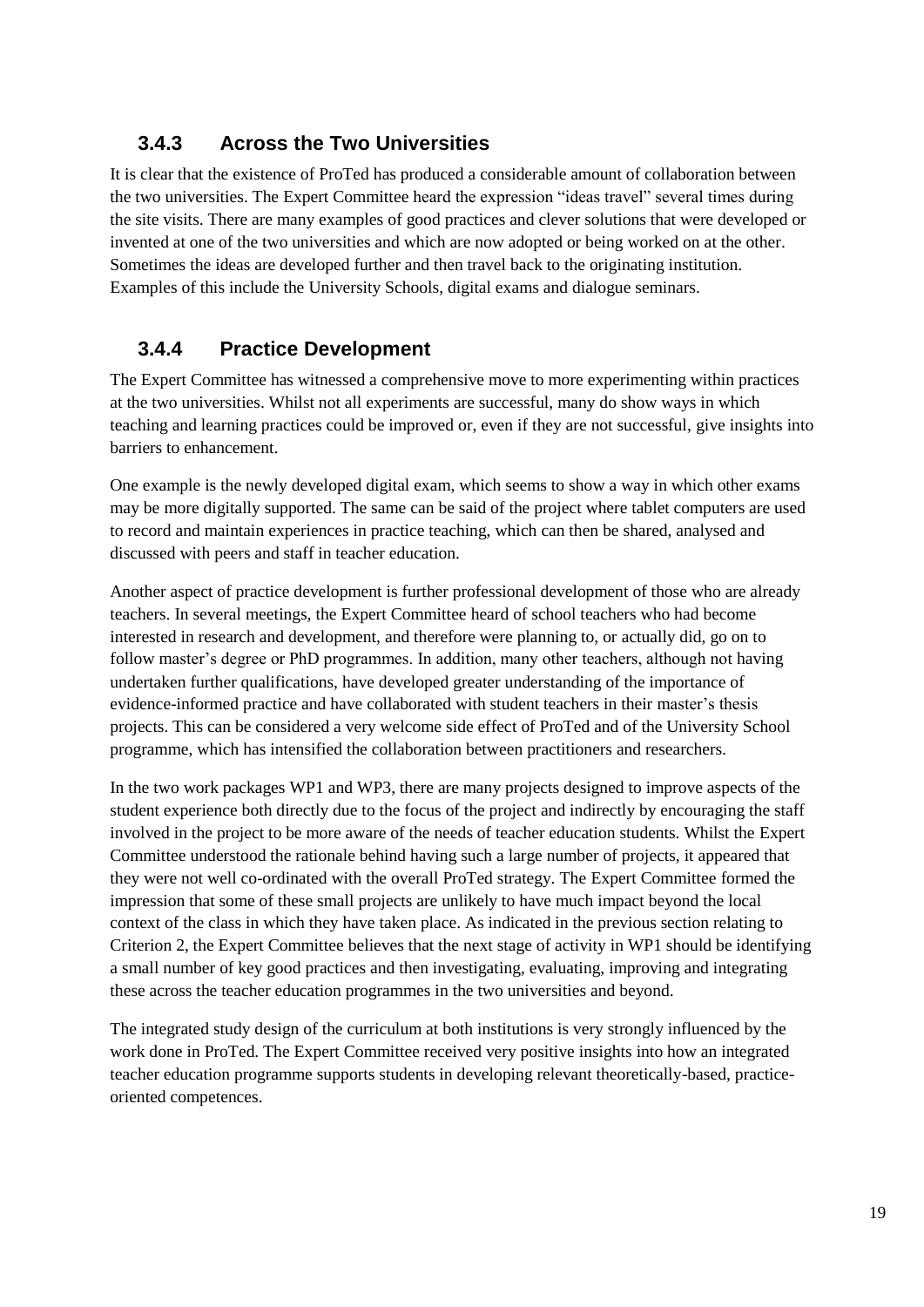### **3.4.5 The National Level**

ProTed has worked in a number of ways at the national level. Representatives from ProTed have been invited to consult with the government and administration on several of occasions and have participated in a variety of meetings with government officers. An example of a very important activity of this kind is that ProTed has been participating in the development of the guidelines for the new five-year master's programme. This has enabled the experiences and findings from ProTed's work to have a significant impact nationally. Representatives from ProTed are also regularly invited to present at conferences, both locally within the universities and nationally.

Another example of likely impact at the national level is found in the so-called Knowledge Parliament, which ProTed is organising in collaboration with the Knowledge Centre for Education. The way Knowledge Parliaments are organised makes the Expert Committee anticipate that both dissemination and sharing of knowledge can be expected, which can potentially lead to changes in many levels at many institutions.

The meeting with the National ICT Centre convinced the Expert Committee that ProTed functions as a core partner for the National ICT Centre and thereby has significant impact on how ICT is promoted and integrated into education at all levels.

Researchers affiliated to ProTed have published a large number of research articles in relation to their work, both in the Norwegian and English languages. In Tromsø, the dean of the Faculty of Education attributed a significant rise in the number of publications in the faculty to the work done by ProTed.

ProTed planned to disseminate knowledge through their website. But the Expert Committee's examination of the website shows that this has not been accomplished to the extent that might have been anticipated. ProTed has instead chosen to use a Facebook page to a much larger extent. The activity at this page shows that ProTed is active in many contexts and it gives the followers good insights (and to some extent information) of the activities and findings of ProTed.

However, if a visitor wants to know what has been published on the research carried out by ProTed, an overview of which projects are being undertaken or how the centre is progressing overall, the website is not very informative. The Expert Committee does not find that the Facebook page addresses these issues and suggests that ProTed may wish to review its approach to making information available via the internet.

### **3.4.6 International Level**

ProTed is first and foremost a centre with a national focus. Nevertheless, it is part of the goals of SFU's to build relations internationally and disseminate knowledge beyond the Norwegian borders. The Expert Committee is convinced that ProTed has contributions to make internationally with their findings and experiences particularly in relation to the design and implementation of integrated study programmes, the concept of University Schools, digital exams and use of tablet computers in teacher education.

Most of the efforts to date towards an impact on the international level seem to be focused on the research area. A number of articles have been published in English in international journals. The Expert Committee's meeting with a representative from the Scientific Advisory Board suggested that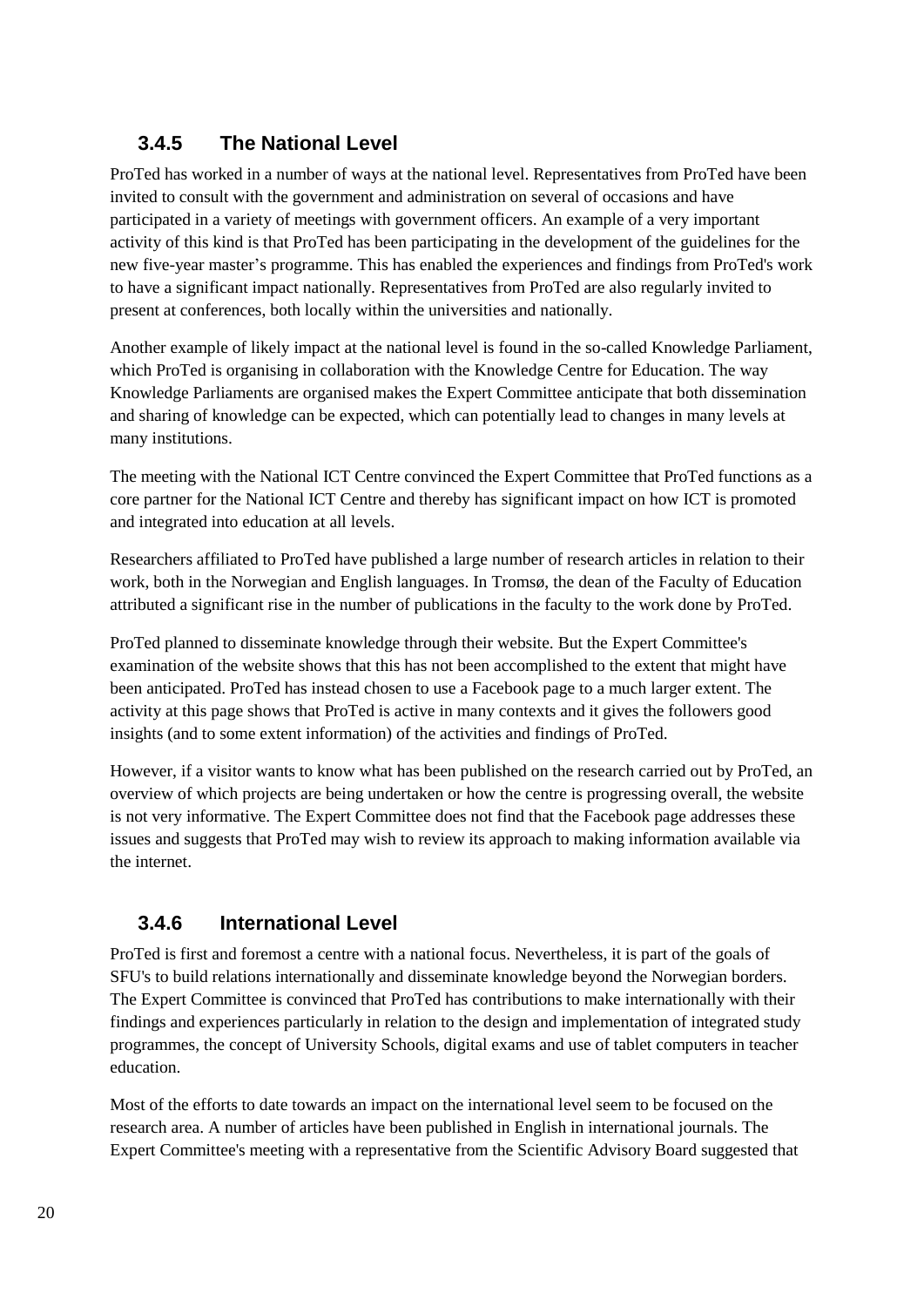the ProTed research will have an international impact. There appeared to be less focus on initiatives to share experiences related to the development of good practices (as opposed to research) in integrated study programmes, although this may change with the publication of the forthcoming anthology.

### **3.4.7 Conclusions**

Based on the progress from the qualitative baseline to the midterm status, the Expert Committee concludes that ProTed has had significant impact at both the local (institutional) level and the national level. Impact on the international level is still embryonic, but the Expert Committee considers it likely this will increase as ProTed's work becomes more mature.

The Expert Committee suggests that it is likely to be beneficial in terms of impact for serious efforts to be put into establishing a more effective external window to the ProTed's inner workings. This could be achieved through a more closely curated website.

The Expert Committee recommends that the work being carried out in WP1 and WP3 is scrutinised, screened and revised to focus on more generalizable principles and practices which are founded in research-based knowledge of good teaching and learning practices. Thereby the work undertaken in these two work packages can have a wider and greater impact.

### <span id="page-26-0"></span>*3.5 Criterion 4: Sustainability*

The last area of the mid-term evaluation concerns sustainability. The areas to be investigated by the Expert Committee are:

- The centre should have plans for its termination and the continuation of knowledge and good practice developed within the centre (exit strategies).
- The centre should have plans for the next period should SFU status be prolonged, including a plan for how they intend to continue their development of excellence.

### **3.5.1 Termination**

There are two possible scenarios for termination and for which exit strategies are needed:

- NOKUT does not award ProTed a further five years funding as an SFU, in which case an exit strategy must be implemented over the next year and a half, or;
- NOKUT does award ProTed a further five years funding as an SFU, in which case an exit strategy is still needed but over a different timescale.

We will begin by considering the first case of termination after the first five years.

ProTed`s initial focus was to establish the centre, to initiate activity on the work packages and to start projects to involve colleagues within the two host universities. Although things have moved on from this initial phase, it appeared to the Expert Committee, from the documentation submitted, that little attention had been paid to an exit strategy. The Expert Committee was disappointed by the cursory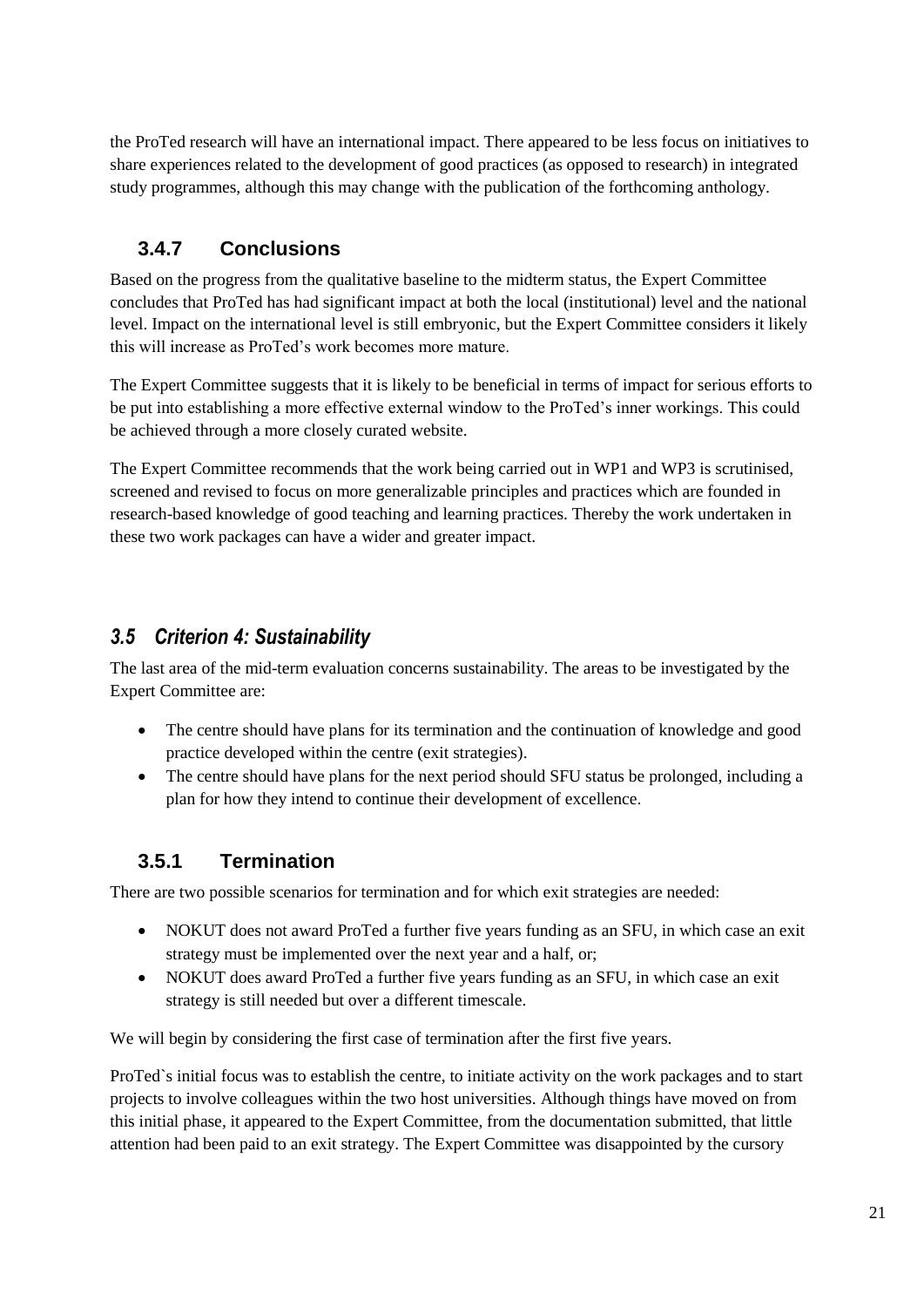treatment of the question regarding legacy ("How will the work and achievements of your SFU continue after this five-year funding period?") in ProTed's mid-term self-evaluation. However, in interviews that took place during the site visit, it became clear that more thought had been given to the issue than was recorded in the self-evaluation document.

Senior management in the two universities indicated that they would draw on previous experience regarding the ending of Centre of Excellence funding (e.g. SFFs) to enable there to be an orderly 'closure' of the SFU. With regard to the actual work being undertaken by ProTed, the conclusion was that some of this work would continue – but inevitably at a slower pace and with the two universities working much more independently and less in partnership. However, the commitment to integration in teacher education would remain and initiatives such as University Schools would continue. If it was decided that ProTed would not continue for a further five years as an SFU then there would be a rapid change of focus of activity as the priority would be switched to writing up reports to ensure that, over the coming 1.5 years, the learning that has taken place to date is fully recorded.

For the second scenario of NOKUT agreeing to extend ProTed's SFU status for a further five years, then the details regarding a strategy to establish the Centre's legacy are quite vague. In terms of the closure of the centre, the same remarks apply as in scenario one, the universities will draw on experience in relation to the ending of other centres of excellence and the integration of staff into the wider university. However, the Expert Committee felt that more consideration was needed about the continuation of a ProTed legacy (even if the name and formal organisation of ProTed were to disappear).

As has been described in the previous section relating to Criterion 3: Impact, the leadership at both host universities is strongly supportive of ProTed and has put significant focus on teacher education (partly in response to national political agendas). In recent years, there has been growing recognition within the universities about the importance of teacher education as a university discipline. The strategic importance of the subject at both universities means that ProTed's work is highly valued and this guarantees its legacy within both UiO and UiT.

Both universities have contributed additional funding to ProTed; at UiO this has enabled the introduction of the Mentor programme described earlier, whilst at UiT institutional funding has been focused on funding for additional PhD students. This is good evidence of the universities' commitment to ProTed and an encouraging sign in terms of sustainability. The Expert Committee wishes to particularly endorse the mechanism introduced at UiO whereby all faculty new appointments in ILS have included in their contract a requirement to spend a specified amount of time working on ProTed activities. This will ensure that there is staff time available for further development work even when there is no further SFU funding. The University leadership appears committed to using ProTed's work as a platform to inform their future work in teacher education, even after SFU status ends.

It was reported to the Expert Committee, that the SFU status of ProTed has created a momentum within both host institutions. Amongst other things, this has meant that other faculties and departments are more willing to collaborate with ProTed, than they have previously been, to work with teacher education. ProTed's external recognition as an SFU gives it an endorsed quality standard and this is making it easier for ProTed to secure engagement (and internal funding) from faculties in projects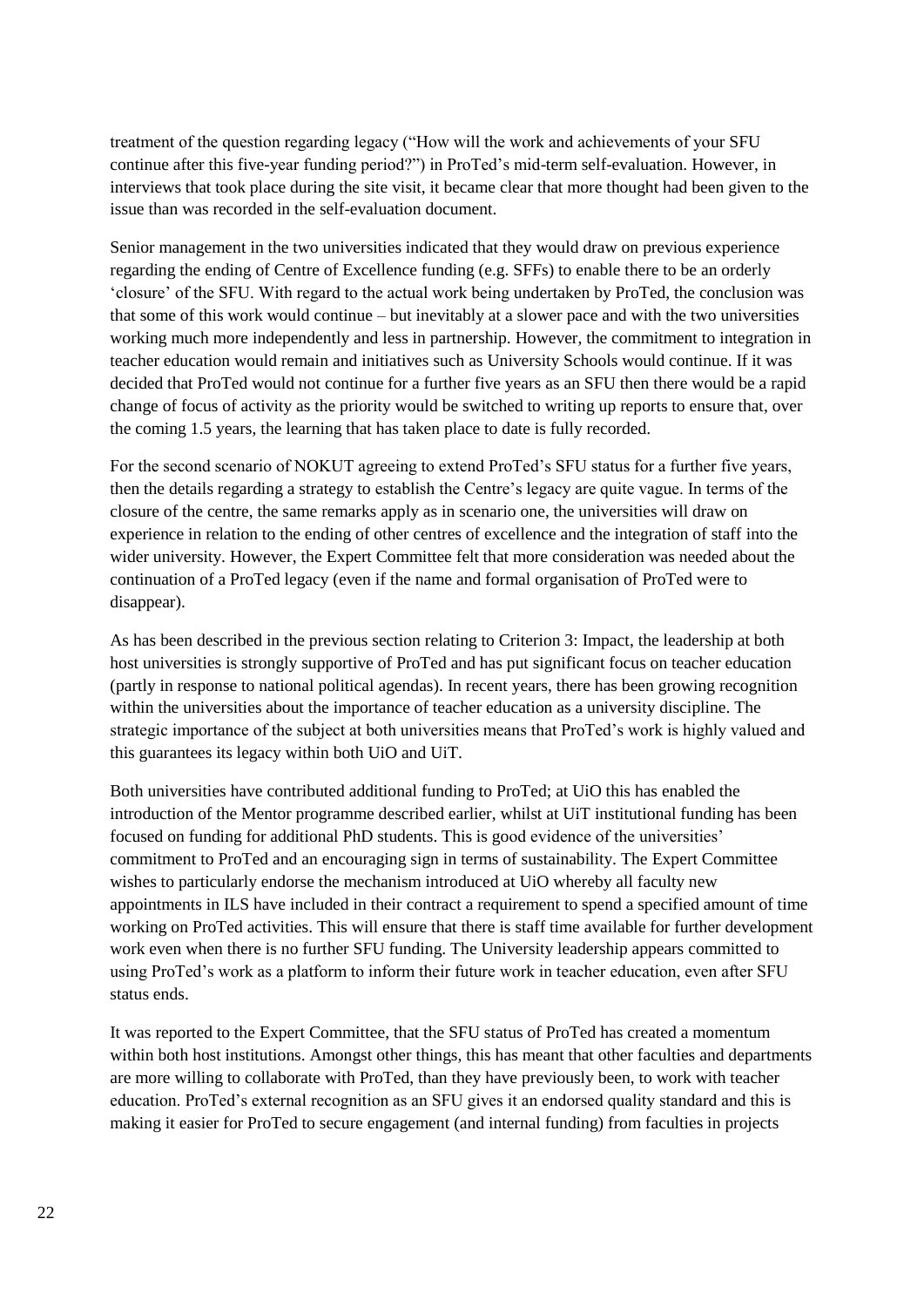designed to enhance teacher education. It is anticipated that this momentum will continue past the termination of ProTed as an SFU.

ProTed is actively seeking funding for project activity for additional work which will complement SFU activity if ProTed continues as an SFU or which will enable some of the above momentum to be sustained if ProTed does not receive an extension to its SFU status. ProTed informed the Expert Committee that the following grant applications had been prepared:

- Erasmus+ Strategic Partnership: Co-operation for innovation and the exchange of good practices "Designs for Integrated Teacher Education Programs (DiTed)"
- FINNUT Innovation project in the public sector "Partnership in teacher education (PARTILU)"
- INTPART International partnership for excellence in education and research "Research, exploration and collaboration in teacher education (RECITE)"
- Inter-faculty application at UiT "Developing digital competence through using flipped classrooms at UiT"

### **3.5.2 Continuing Work – Second Period**

ProTed have many ideas for how they will take their work forward should they be granted a five-year extension as an SFU. Some of these are set out in the mid-term self-evaluation, but the ProTed leadership spoke about these at much greater length, and with obvious enthusiasm, in meetings during the site visit.

A key theme for future work, which emerged from these discussions, was "synthesis"; that is, building on what has been achieved to date in specific projects and drawing them together so that a) they can have greater impact and b) they can have wider applicability.

A second important theme is further developing the students as researchers, particularly as researchers into their own practice. The master's thesis provides an ideal focus to this, but earlier parts of the student experience should be creating this culture amongst the students and preparing them for practice-based research activity. ProTed's experience should inform national policies and practice as Norwegian Teacher Education moves to five-year programmes.

Although ProTed has already been involved at a national level (as recorded in the previous section in relation to Criterion 3: Impact), the ProTed leadership stated that a clear aim of the second five years will be to play a much more significant role nationally. The argument that they presented was that a substantial amount of groundwork, in terms of developmental activity, underpinning research and theoretical validation, has been carried out which puts ProTed in a strong position to have a major impact nationally in the future.

This has implications for the nature of dissemination activity in the future. The forthcoming Knowledge Parliament in September 2015 will gather all the teacher education institutions in Norway to discuss the structure and content of excellent teacher education. It is anticipated that this will be the first of a series of Knowledge Parliaments, which will be organised in conjunction with others such as the Knowledge Centre for Education and NOKUT.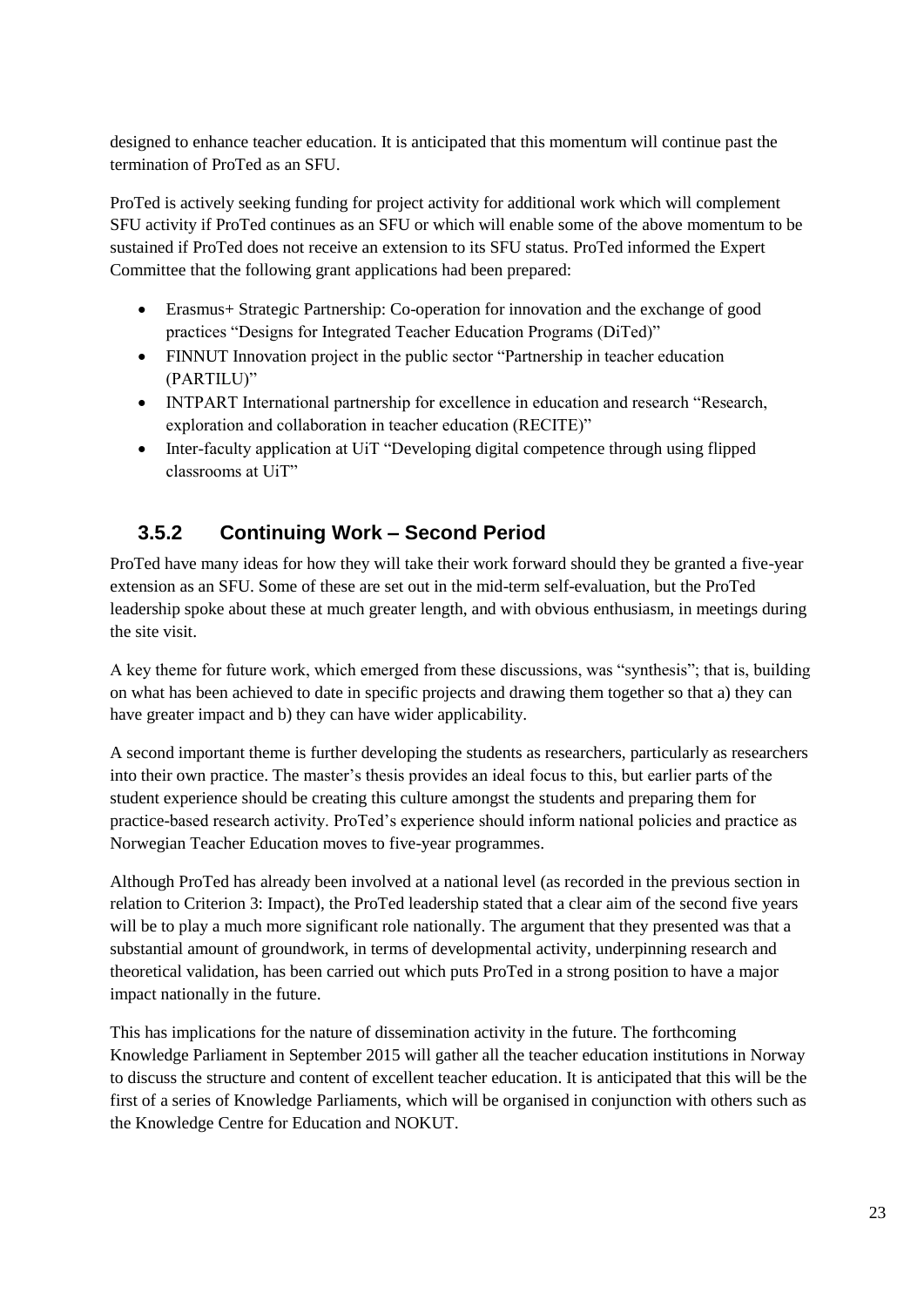ProTed has recognised the success of the University School model and, whilst not seeking to recruit substantial numbers of additional University Schools, plans to develop the model further. As well as enhancing the benefits of the scheme, ProTed believes that, in view of the clear advantages that have already been delivered, this model should be rolled out to other institutions across the country.

Finally, ProTed wishes to build on the international links it has begun to develop during the first 3.5 years of being an SFU. This would become a two-way process with Norwegian teacher education being informed by the best international practice and teacher educators in other countries being inspired by the Norwegian approach, particular in terms of integrated, research-based, practicerelevant provision.

Work package 5 is the unifying work package, which will draw together the outcomes of the other four work packages. Given the nature of this work package, it inevitably follows behind the other work packages. Consequently, at this mid-term review, only 3.5 years into ProTed's programme of activities, it is still at an early stage of development. If ProTed does continue as an SFU for a further five years, WP5 will become the central work package of ProTed's activity.

### **3.5.3 Conclusions**

The Expert Committee concluded that whilst ProTed has a basic exit strategy, plans to sustain the ProTed legacy are not well developed. On the other hand, plans for the direction ProTed would take if NOKUT agrees to a five-year extension of its SFU status are much more advanced. ProTed has also taken steps (such as applying for internal and external funding) to promote its sustainability.

The Expert Committee believes that ProTed's future work would strengthened by greater strategic planning, in two areas in particular. The first is in relation to the sustainability of ProTed's legacy after it ceases to be an SFU. Sustainability planning, and indeed sustainability actions, should not be left until the last moment. Instead, sustainability planning should be carried out as soon as possible and work plans / projects should be designed in ways that contribute to ProTed's legacy. One area that should be urgently addressed is how the strength that comes through the partnership of two institutions, with different teacher education contexts and different expertise, can be maintained after the end of the SFU. The second is in relation to a strategic overview of the work to be carried out in the second five years, if this is granted. The first 3.5 years of ProTed have been marked by a large amount of diverse activity (for good tactical reasons), if ProTed continues then it will be important that there is a strategic plan which pulls this diverse activity together (quite possibly bringing some activities to an end) and ensures greater focus and coherence in what is taken forward.

#### <span id="page-29-0"></span>*3.6 Overall Summary and Recommendation*

ProTed was awarded Centre of Excellence (SFU) status in 2012 based on the quality of education provided at both the University of Oslo and the University of Tromsø. In carrying out its mid-term evaluation of ProTed, the Expert Committee was pleased to find many areas in which ProTed had either further enhanced already existing good practice or had initiated new activity that appears to be raising the standard of their educational provision.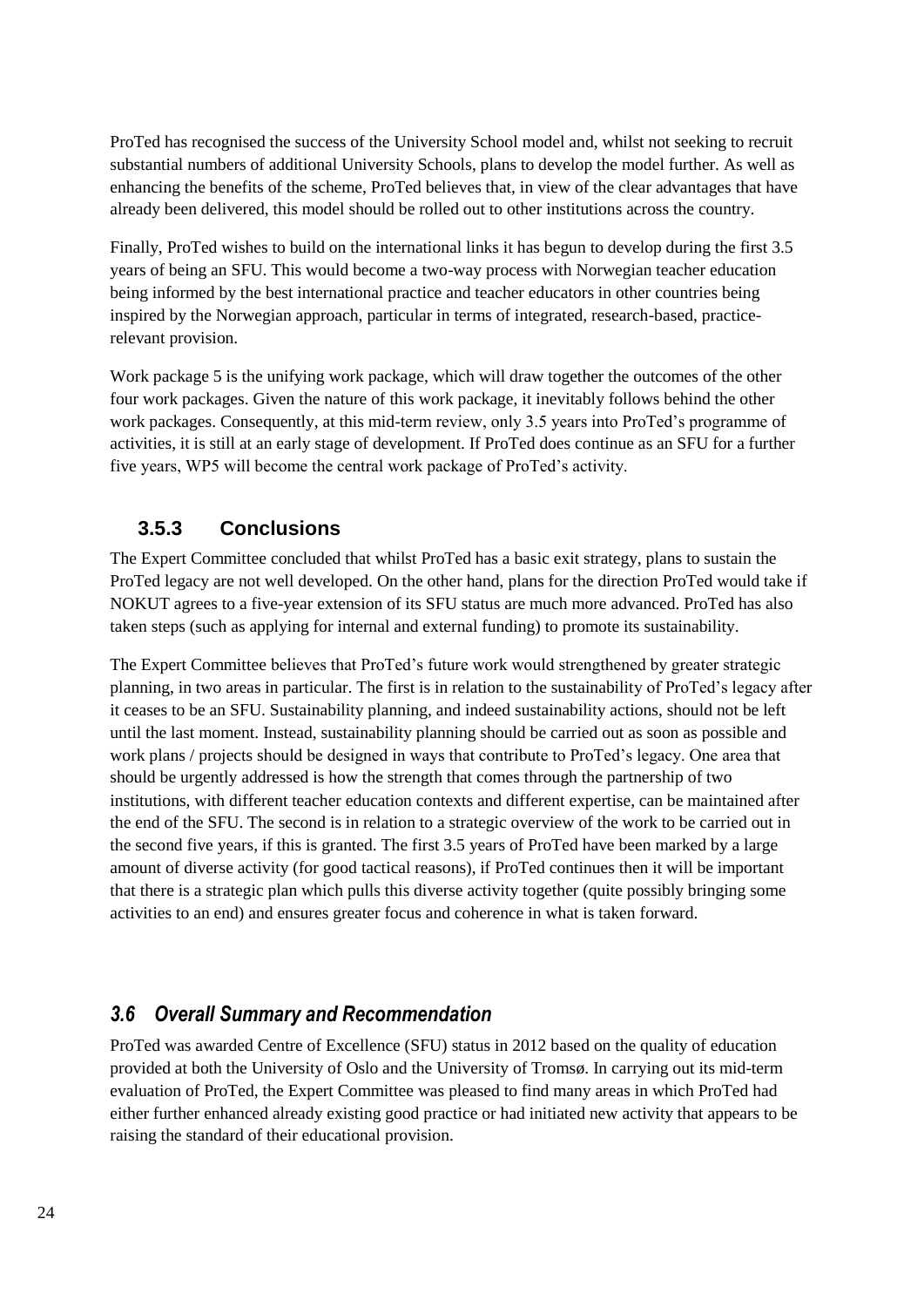In the Expert Committee's opinion, ProTed's greatest success during its time as an SFU has been the extension and further development of the University School scheme. In the first instance, this is an example of transfer of good practice from one institution (Tromsø) to the other (Oslo) within the ProTed collaboration. It is clear that the University School concept has been whole-heartedly embraced at Oslo and that improvements to the scheme have been initiated there as well as at Tromsø. Participation in the University School scheme has led to the schools being more research-informed and more self-evaluative. University Schools are a shining example of successful integration of theory, practice and research – a fundamental goal of ProTed.

At both institutions, ProTed is clearly responsive to the student voice. A good example of this can be seen in the way that Oslo has responded to some disappointing results in the *Studiebarometeret*. Discussions that the Expert Committee held with students revealed that a key area of dissatisfaction for students who are now in the later stages of their course was the lack of identity as trainee teachers during the early years of the course. The first year students did not share this concern because initiatives had been taken to address this issue. Key responses here included the introduction of the mentor scheme with additional subject based seminars, only for teacher education students, led by practising teachers (from University Schools) which focused on pedagogy relevant to the subject material being studied. Furthermore, at Tromsø, there are examples of ProTed not simply responding to issues raised by students but rather working in partnership with students to address these issues. Examples of this include the provision of funding for students to organise whole day workshops and conferences on topics such as dyslexia and latest developments in ICT.

The mentor scheme which has been introduced for first year students at Oslo was spoken of very highly by students. Indeed, the students from later years were extremely disappointed that the scheme was not in existence in their first year of study. The only criticism the Expert Committee heard from the students about this scheme was that it was optional rather than compulsory and that this has led to some students regarding it as not particularly important, when the reality is just the opposite. Whilst the Expert Committee understands there are structural barriers to making the scheme compulsory, it is hoped that the ProTed team will find a way to overcome these hindrances.

ProTed has deliberately sought the involvement of a range of staff from across the two institutions. One way it has gone about doing this is through the provision of "seed corn funding" to initiate projects to enhance the experience of teacher education students. This strategy of promoting engagement through the provision of small amounts of funding appears to have been successful in generating a wide range of activity and involvement with ProTed. Some projects, such as *The Multilingual Classroom*, have shown some very promising early results and led to conference papers and publications.

Within Work Package 3: Web-based learning, ProTed has made some significant achievements. The 'digital exam' is another example of the transfer of good practice between the institutions within ProTed (from Oslo to Tromsø). The development of approaches to e-supervision using tablets is also very promising and could potentially have significant impact across the country, particularly as teacher education moves to five-year master's programmes.

ProTed has been active outside the two host institutions. There has been a major focus on writing, presenting and publication. An anthology is almost complete and this should be a significant addition to the literature relating to integration in teacher education. Although much of this dissemination to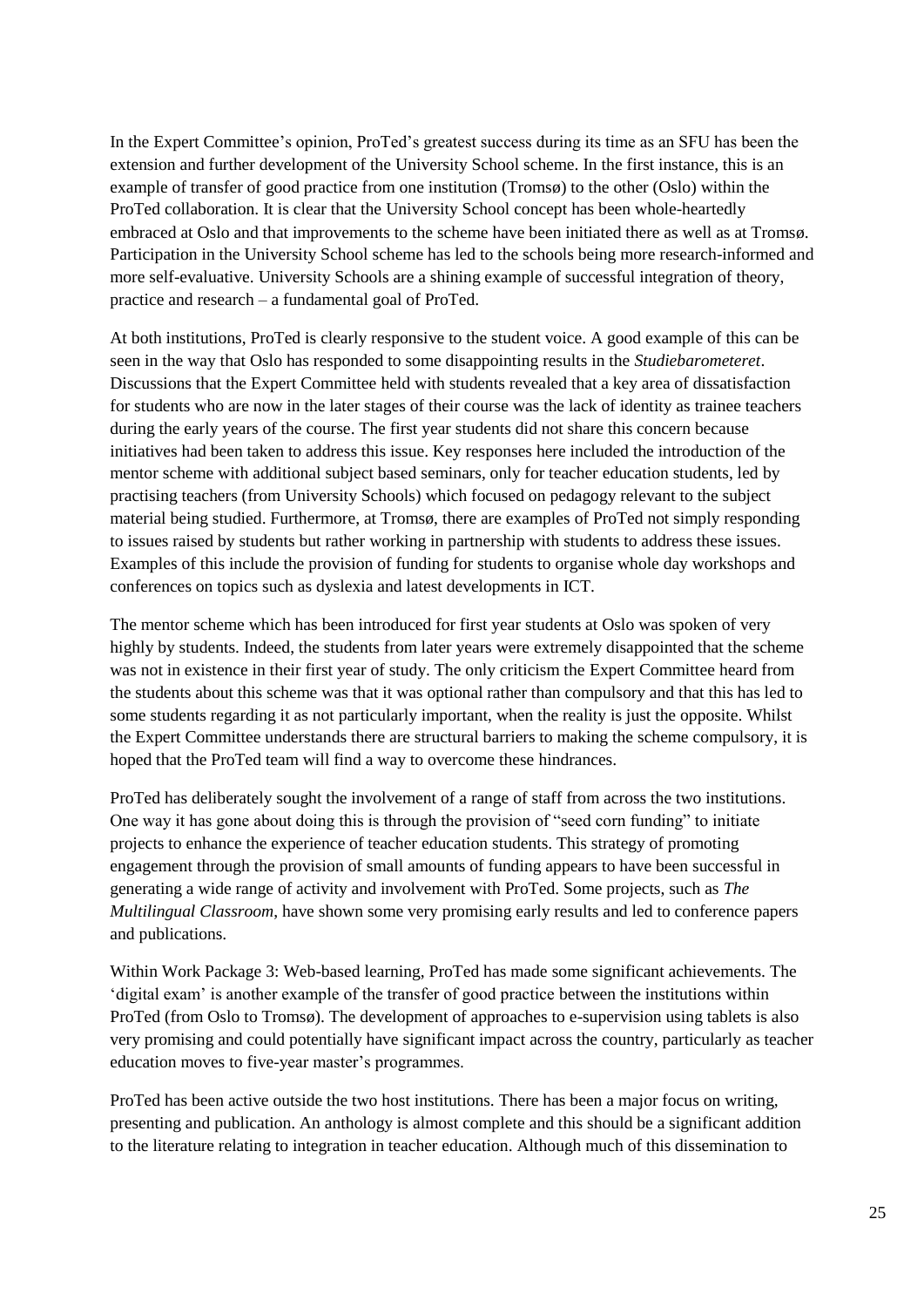date has been 'dissemination for information', there are signs that ProTed is beginning to move its dissemination up a level to 'dissemination for action'. The Knowledge Parliament initiative in collaboration with the Norwegian Knowledge Centre for Education appears very promising in this regard and ProTed confirmed during the mid-term evaluation visit that further knowledge parliaments are planned.

ProTed has also taken the international dimension of its work very seriously and has developed a number of partnerships with international organisations. The Expert Committee heard a very favourable assessment of ProTed's work and its potential international impact from a member of ProTed's international advisory group.

The Expert Committee were impressed by the strong support for ProTed from senior management within both institutions. It is clear that senior managers at Oslo and Tromsø are fully committed to ProTed, both in terms of its work within teacher education and as an SFU that can have an effect on the quality of teaching across the institution beyond teacher education. This commitment is made in a number of ways, including through substantial financial contribution. The Expert Committee would particularly wish to highlight the practice adopted at Oslo where all new staff appointments in teacher education have a contractual obligation to spend a portion of their time working with ProTed.

In view of the evidence of good practice identified from the scrutiny of reports and ProTed's selfevaluation document, and observed by the Expert Committee during their visits to Oslo and Tromsø and, **the Expert Committee unanimously and unreservedly recommends to the NOKUT Board that ProTed's status as an SFU be extended for a further five years.**

In addition to the successes of ProTed during its time as an SFU, there is a national need for a centre of excellence to support teacher education throughout Norway as the sector adapts to the new framework requiring five-year master's courses. ProTed's experience to date means it should be able to fulfil this role successfully. Its structure as a collaboration between two institutions with different backgrounds (and being helpfully positioned geographically) should also help ProTed to be successful.

As mentioned in the introduction to this evaluation, the Expert Committee has made a cumulative judgement across all criteria and facets within each criterion. As is to be expected, ProTed's performance across all these different areas is not uniform. Whilst there are many 'high spots', there are a small number of areas where the Expert Committee wishes to make developmental recommendations which it feels can help ProTed to be even more successful as an SFU, particularly looking to the ten-year (as opposed to the initial five-year) time horizon.

The Expert Committee would encourage the ProTed leadership, supported by the ProTed Board, to develop a new strategic plan which focuses more on issues of impact and legacy. This should contain a renewed focus on 'dissemination for action', purposefully seeking to share good practices developed at ProTed to other institutions throughout Norway in a more proactive way than simply publishing and presenting (important though these are). This new strategic plan should also ensure that ProTed begins now to plan for and engage with what is to happen after year 10, considering such questions as whether or not the 'ProTed brand' will continue after SFU status and funding is completed. In particular, ProTed should explore ways in which its strengths, one of which is undoubtedly the partnership between colleagues at Oslo and Tromsø, can be maintained.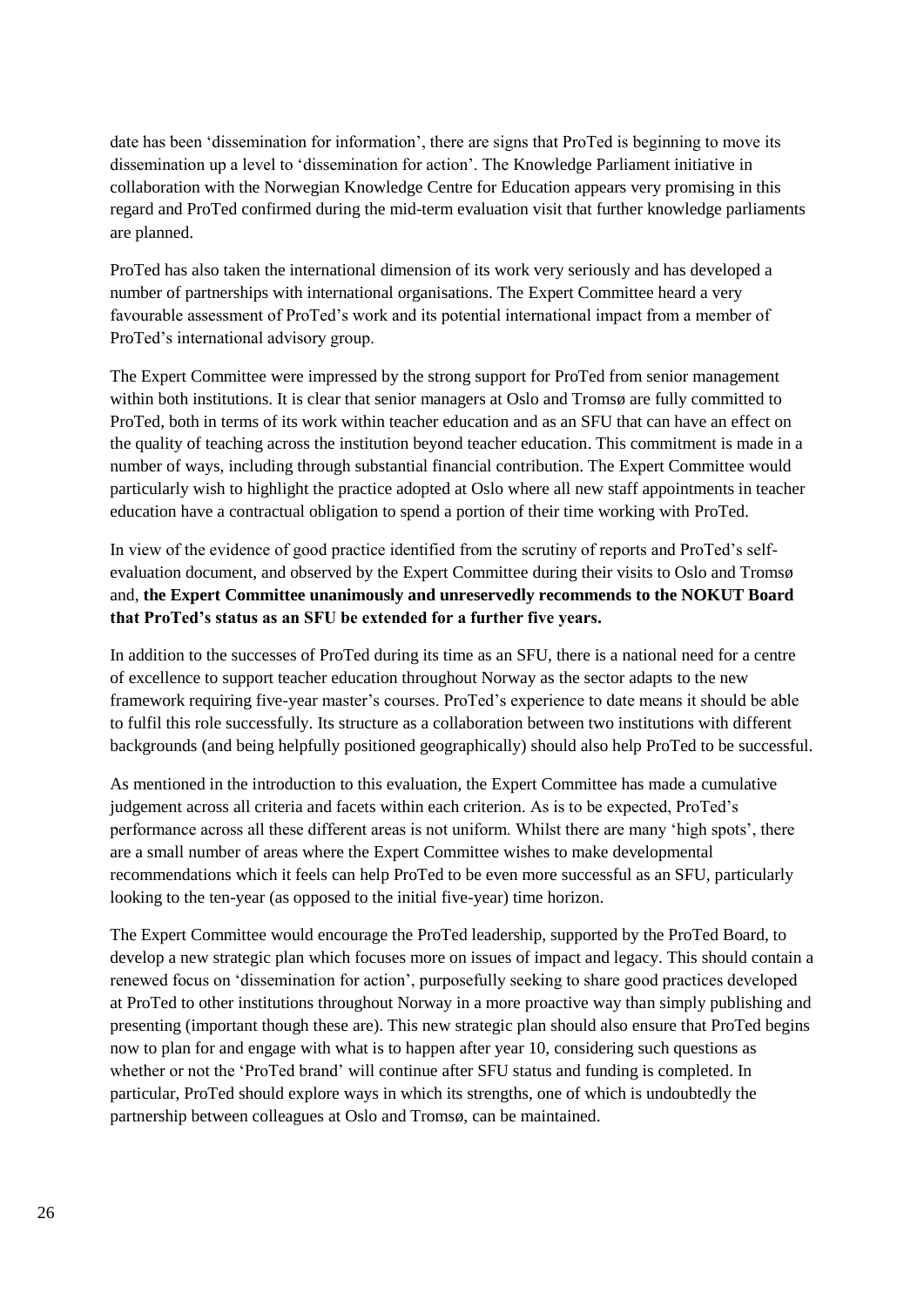Within the new strategic plan, the Expert Committee would recommend that the ProTed leadership consider Work Package 1: Quality practices to be developed. The original SFU proposal stated that within this work package five high quality practices are to be chosen and then "investigated, evaluated, improved and integrated in the teacher education study design". For reasons that the Expert Committee understands, relating to securing engagement with ProTed goals across the host institutions, Work Package 1 has to date been more diffuse than 'five high quality practices' and has supported a large number of projects across a wide range of themes. The Expert Committee believes it is important that in its next phase, ProTed concentrates on a small number of strategically important practices (not necessarily five but certainly a small number) and does indeed 'investigate, evaluate, improve and integrate' these practices not only within Oslo and Tromsø but in teacher education in Norway.

The Expert Committee also believe that a re-focusing of Work Package 3: Web-based learning could bring about greater impact for ProTed looking to the medium- and long-term. There is a need to focus on ways of developing trainee teachers' pedagogic digital competence<sup>6</sup> (and indeed to define professional standards for teachers generally in terms of their pedagogic use of ICT). There are small signs that ProTed is beginning to engage with this agenda (for example, new assignments in Tromsø where students must submit lesson plans built around the use of ICT to facilitate learning and then, as a follow-up, actually implement these lessons during their placement in schools). However, it appeared to the Expert Committee that this work was still in its very early stages and not strategically planned. This is another area in which ProTed has the opportunity to provide a great service to teacher education throughout Norway.

The above are developmental suggestions, which the Expert Committee believes should enable ProTed to build on its success to date. They should be seen as signs of the Expert Committee's confidence in ProTed and its potential to make a significant impact across Norway and beyond. **To reiterate, the Expert Committee unanimously and unreservedly recommends that ProTed's status as an SFU be extended for a further five years.**

<sup>6</sup> By 'pedagogical digital competence' we mean student teachers' capability to use ICT in a way that enhances their pupils' learning (we do not simply mean ICT competence, which is something that graduates of any discipline should have).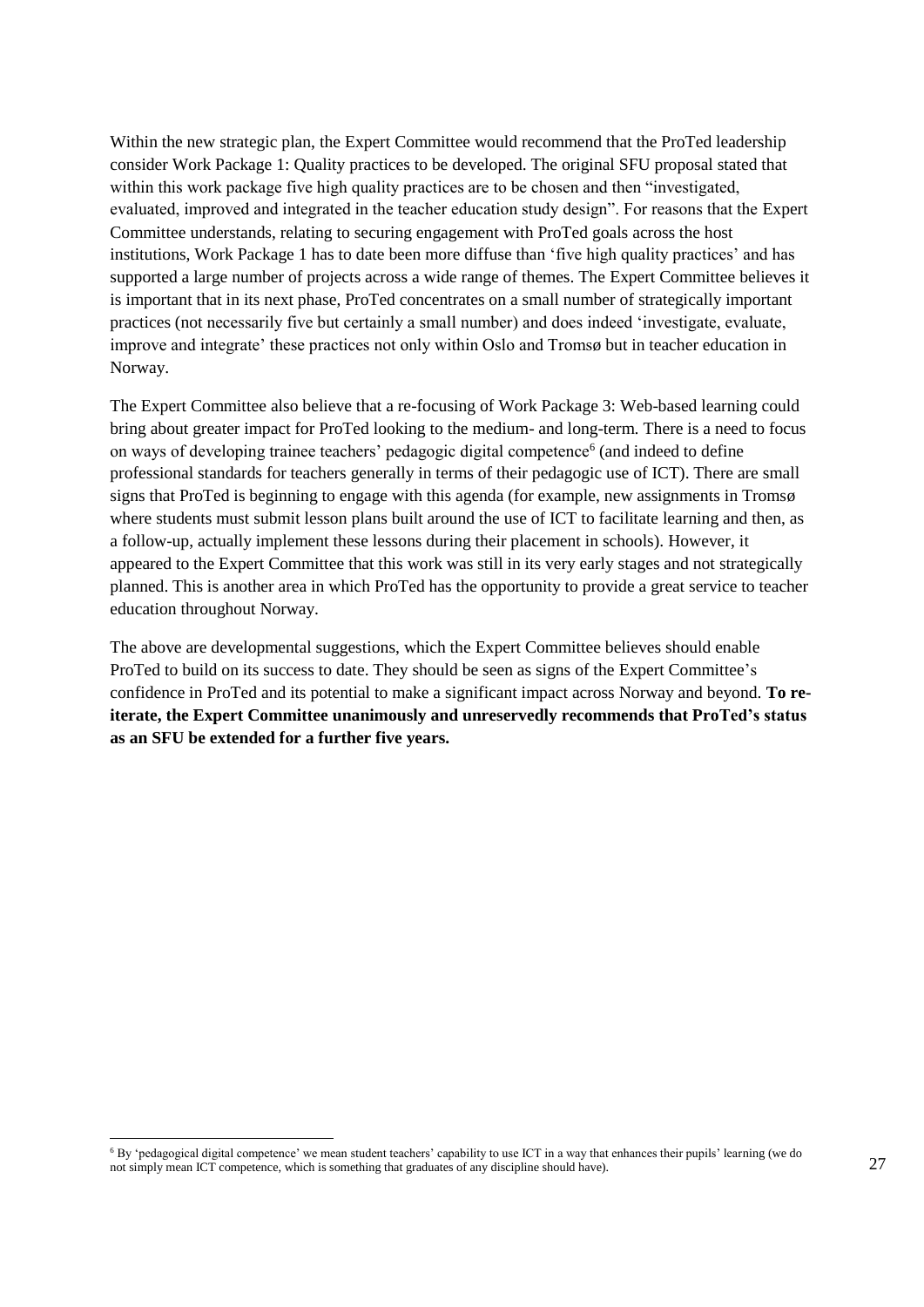### <span id="page-33-0"></span>**4 Decision**

ProTed tildeles SFU-status for en andre periode, det vil si fra 2017–2021. NOKUT og ProTed inngår en ny avtale for denne perioden. NOKUT forventer at ProTed inkluderer komiteens anbefalinger i sitt videre arbeid.

*English translation of the Board's decision: ProTed is awarded SFU status for a second period; that is from 2017–2021. NOKUT and ProTed will enter into a new agreement for this period. NOKUT expects that ProTed includes the Committee's recommendations in its future work.*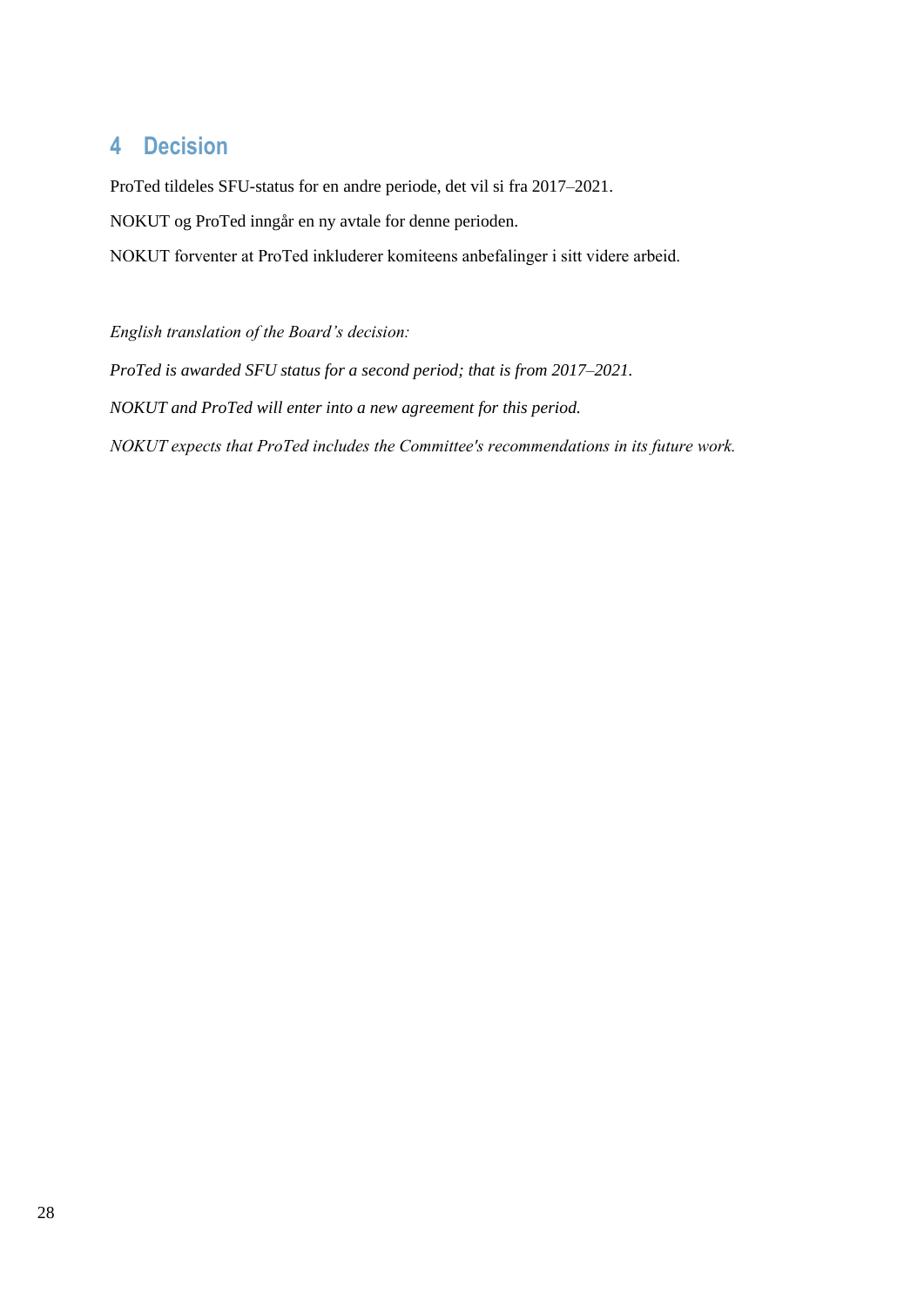# <span id="page-34-0"></span>**Appendix 1: Criteria for Mid-term Evaluation**

#### **Criteria for mid-term evaluation of Centres of Excellence in Higher Education**

The main areas of focus in the mid-term evaluation are (I) the goals of the SFU scheme, (II) the goals that the centre put forward in the application, and (III) the impact that the Centre has had. In addition, an assessment of the sustainability aspect will be included. See the elaboration of each area below.

The assessment should be evidence-based, meaning that the Committee should ask for evidence where claims are not substantiated in the evaluation materials provided to the Committee.

#### **I. The goals of the SFU scheme**

The SFU arrangement shall:

- stimulate universities and colleges to establish and develop academic communities that provide excellent education
- contribute towards knowledge-based analysis and development of teaching and learning work as a tool for quality improvement and innovation in higher education institutions
- contribute towards good relations between the educational and other relevant societal and professional fields
- contribute towards the development and dissemination of knowledge.

An SFU must therefore:

- provide excellent R&D-based education
- develop innovative ways of working with R&D-based education
- contribute to the development and dissemination of knowledge about educational methods that are conducive to learning.

An SFU should be outstanding at the time of the awarding of SFU status; both in terms of the documented quality of its established educational provision and in terms of its centre plan. For the mid-term evaluation, this means that the Committee should assess whether the documented quality of the study programmes remains outstanding or, ideally, even more outstanding at this point. This is assessed in comparison with other communities within the same educational area, nationally and internationally.

The Committee should look into the organisational structure, leadership and other infrastructural framework elements concerning the centre. To what extent has the centre succeeded in becoming a well-functioning unit and is the centre's organisation suitable for reaching the goals of the SFU scheme and the centre's own goals?

The SFU scheme particularly aims at stimulating and rewarding the work that takes place in the interaction of students, teachers, support services and the knowledge base of the educational activities. This means that the Committee should emphasize whether the centre offers excellent and innovative R&D-based education. It should also look into the ways in which students are included in centre activities and decisions.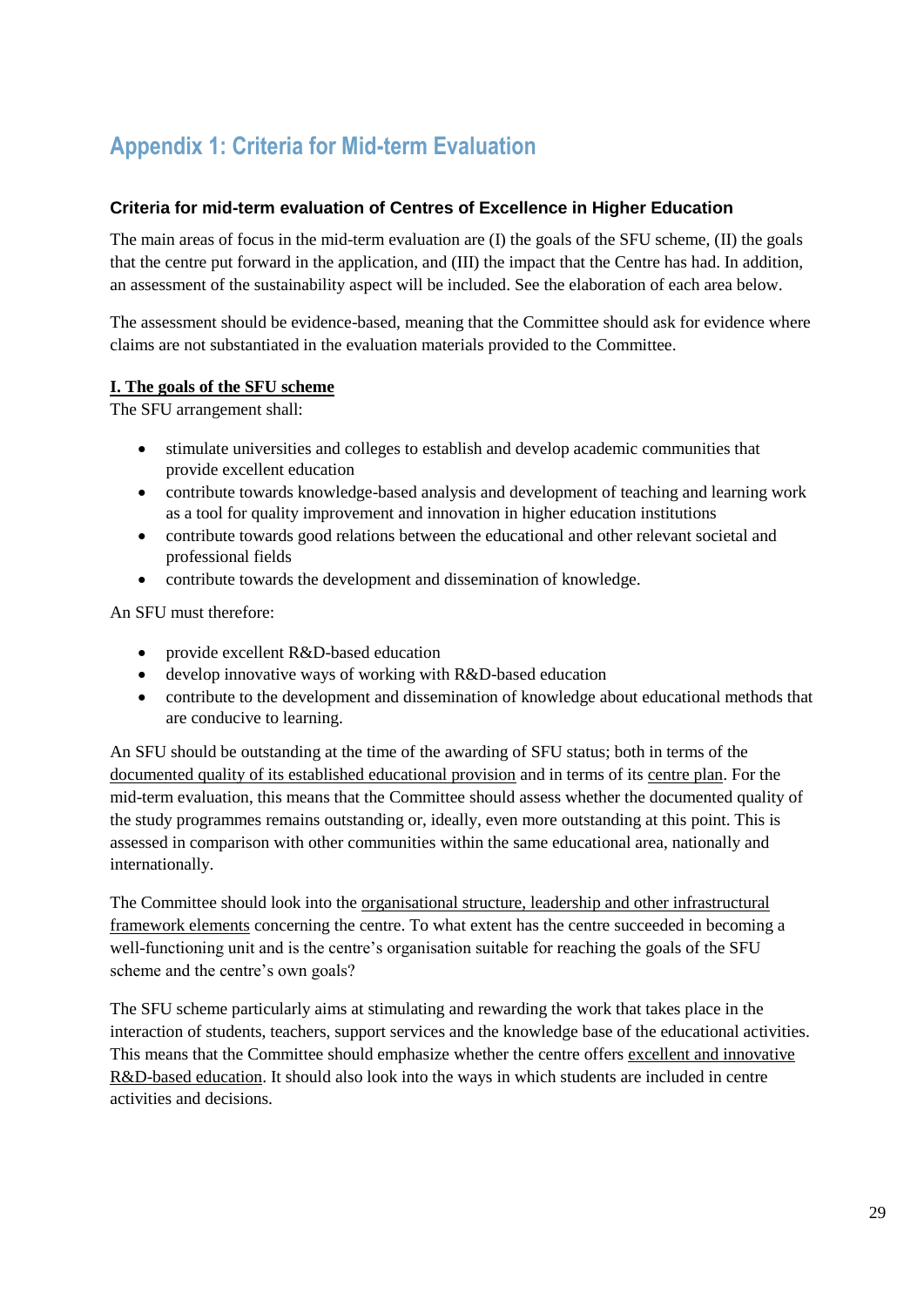For educational programmes aiming at specific professions, relations with the professional field will be of central importance. How does the centre interact with the professional field and in what way does this interaction benefit the students?

For the mid-term evaluation, additionality will also be a central issue. This means that the centre should be able to show the Committee that without the SFU funding, their development/results would not have been possible. Additionality is a prerequisite for recommendation of further SFU status.

#### **II. The goals that the centre put forward in the application**

The Committee will assess to what extent the centre has achieved the goals put forward in its application. The Committee should assess each of the stated goals. In addition, the Committee should assess to what extent the centre has reached its overall vision.

Not everything has to have gone according to plan. There is room for so-called glorious failures, but the Committee should look into the reasons behind such failures, how the centre has dealt with them and what changes have been made to the centre plan.

#### **III. The impact of the centre**

The third area of the mid-term evaluation is the impact that the centre has had both within and across disciplines. For the assessment of impact, the Committee should look at the different levels; the institutionally, nationally and internationally.

The centre should be able to <u>document</u> the impact of its activities. A critical point is how they evaluate impact and what reflections they have made and actions they have taken, based on such evaluations.

To enable the Committee to evaluate the centre's impact, there should be a "baseline" to compare the present situation with. If the centre does not provide such a baseline in the evaluation materials, this should be addressed at the site visit.

In relation to dissemination activities, the Committee should not only look at the number or characteristics of activities, but to what extent they have actually led to action/improvement (c.f. Harmsworth and Turpin 2000).

#### **IV. Sustainability**

During the evaluation process, the Committee should look at the sustainability of the centre and its results. The centre should have plans for the termination of the centre and for the continuation of knowledge and good practice developed within the centre (exit strategies). Furthermore, the centre should have plans for the next period should SFU status be prolonged. How do they plan for the continuing development of excellence?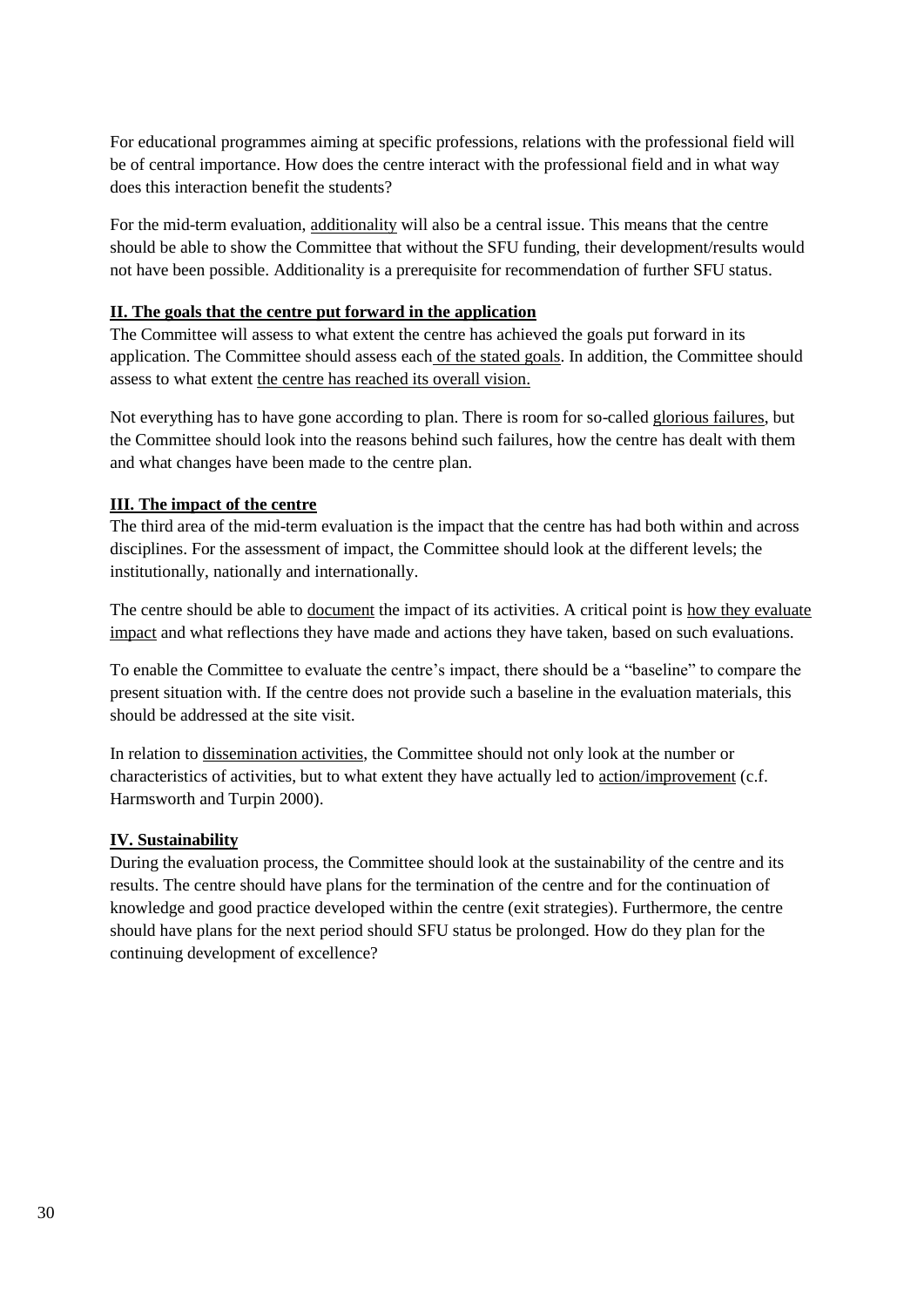# <span id="page-36-0"></span>**Appendix 2: Presentation of the Expert Committee**

#### **Professor Jeppe Bundsgaard, Aarhus University**

Professor Bundsgaard is at the Department of Education at Aarhus University, and concerned in particular with the study programme in didactics and Danish. His research concerns communicative competences, especially ICT and didactics, especially in Danish as a subject in schools and in an international perspective. His competence in ICT in teacher education and schools is relevant for ProTed's work package on digital learning environments. His involvement in projects with partner schools is relevant for ProTed's work with University Schools.

#### **Professor Duncan Lawson, Newman University (Chair)**

Professor Lawson is Pro-Vice-Chancellor for Formative Education at Newman University, Birmingham. Lawson chaired the international Committee that assessed application for SFU status in 2013 and he is now part of the SFU MatRIC's advisory board. Hence, his knowledge of the SFU scheme is extensive. Furthermore, Lawson has experience from the British Centre of Excellence in Teaching and Learning (CETL) where he led one of the most successful centres, Sigma. Lawson was previously Director of the Higher Education Academy, and has taken part in several international Expert Committees related to education and mathematics education.

#### **Professor Elaine Munthe, University of Stavanger**

Professor Munthe has thorough knowledge of Norwegian teacher education. She has been chair of the follow-up group for the reform of teacher education in Norway, by appointment of the Ministry of Education and Research. Furthermore, she has been a board member for different programmes for the Norwegian Research Council. She is professor in pedagogics from the University of Oslo, but has been at the University of Stavanger (and its predecessors) for about 20 years. Munthe is currently Dean of the Faculty of Arts and Education, which includes the University's teacher education programmes, and previously she was Head of the Department of Education and Sports Science.

#### **Student Espen Tangnes, University of Bergen**

Tangnes is a student at the integrated teacher education programme (lektorutdanning) in natural sciences at the University of Bergen. He started his education in 2011. Since spring 2013, he has been a student representative, and he contributes to, among other things, the organization of a seminar series. Tangnes was a student representative in a cross-facultary working group on the implementation of new regulations in the integrated teacher education.

#### **Senior Research Associate Don Westerheijden, University of Twente**

Dr. Westerheijden is Senior Research Associate at the Center for Higher Education Policy Studies (CHEPS), University of Twente, where he has been since 1988. In his position at CHEPS, he coordinates research, including doctoral students. His own research interest is institutional and systematic impacts of internal and external evaluation of educational quality in Europa. This relates to the Bologna process, ranking (U-Mulitrank) and methodological issues of policy evaluation, case studies and comparative research. Westerheijden takes part in CHEPS' Training & Consultancy, with projects for governmental bodies and higher education institutions in Europe, Asia and Africa. His experience from evaluation in higher education in different parts of the world is extensive.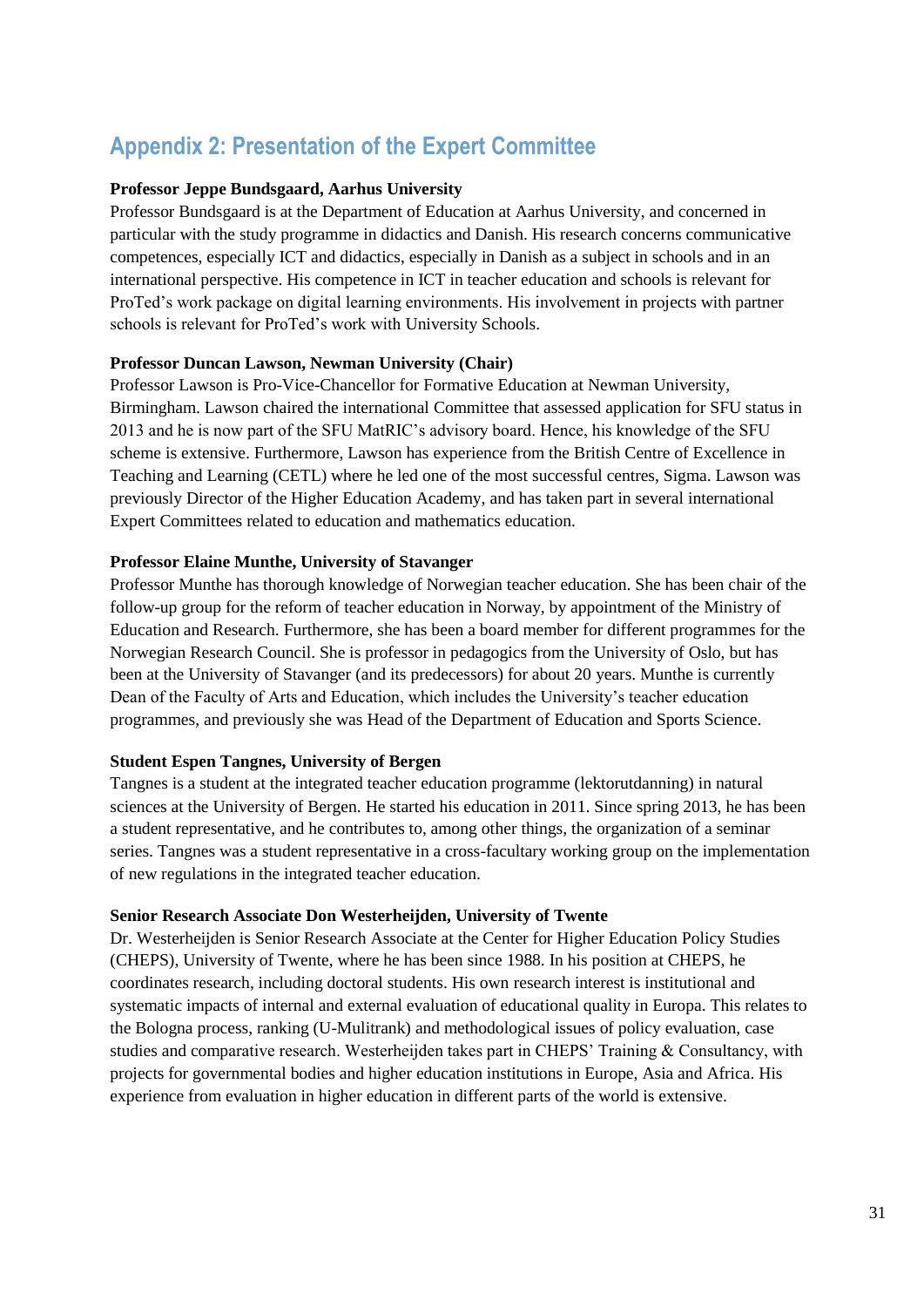# <span id="page-37-0"></span>**Appendix 3: List of the Evaluation Material**

#### **Agreements**

- Agreement between NOKUT and UiO
- Consortium agreement

#### **Application and assessment of application**

#### **Application:**

- Application document
- Budget
- Electronic application form
- Finance plan
- List of work packages
- ProTed overview
- Supplemental documentation
- Timeline and milestones

#### **Assessment:**

- Assessment of applications first round
- Assessment of applications final round

#### **Annual reports**

#### **2012:**

- Report
- Organization chart
- Financial accounts and budget
- Personnel
- Letter of submission

#### **2013:**

- Report
- Personnel
- Board presentation on resources spent
- Print from the accounting system
- Publications
- Letter of submission

#### **2014:**

- Report
- Personnel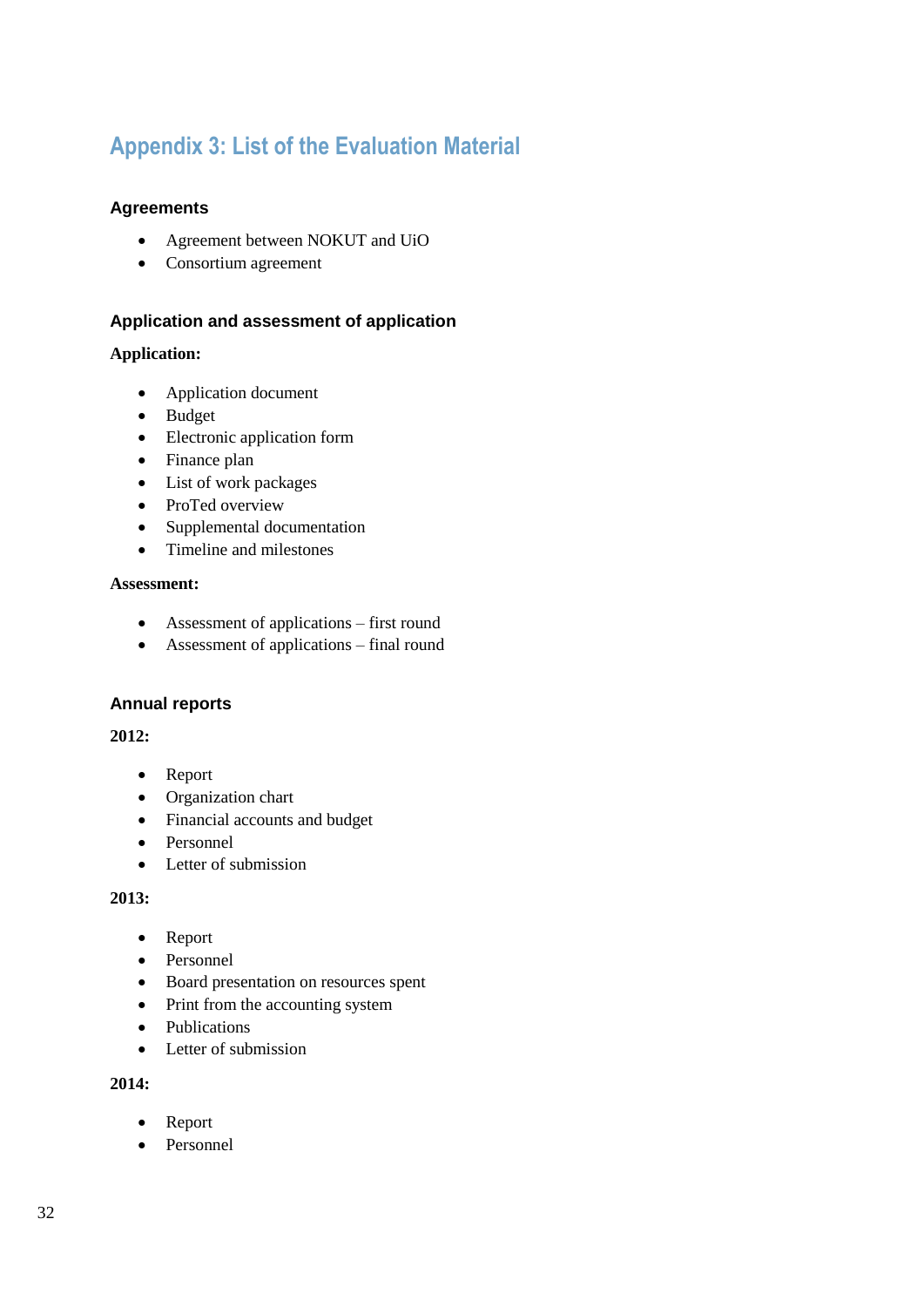- Board presentation on resources spent
- Print from the accounting system
- Publications
- Matrix
- Letter of submission

#### **Self-evaluation**

- Self-evaluation document
- Self-evaluation matrix

#### **Study plans (learning outcome and structure of the programme)**

#### **UiO – Teacher Education Programme 8-13:**

- $\bullet$  2011/2012
- $\bullet$  2014/2015

#### **UiT – Teacher Education Programme 1-7:**

- $\bullet$  2011/2012
- $\bullet$  2014/2015

#### **UiT – Teacher Education Programme 5-10:**

- $\bullet$  2011/2012
- $\bullet$  2014/2015

#### **Other documents**

- Criteria for the mid-term evaluation
- Report on the perceived quality of the ProTed-programmes
- Standards, Guidelines and Criteria for the assessment of [SFU] applications
- ProTed's website:<http://www.uv.uio.no/proted/>
- From ProTed 4 June: Information about plans for the future (including four applications for funding)
- A first draft of ProTed's edited volume
- Presentation of the first cohort of master thesis at UiT The Arctic University of Norway
- ProTed's Facebook presence